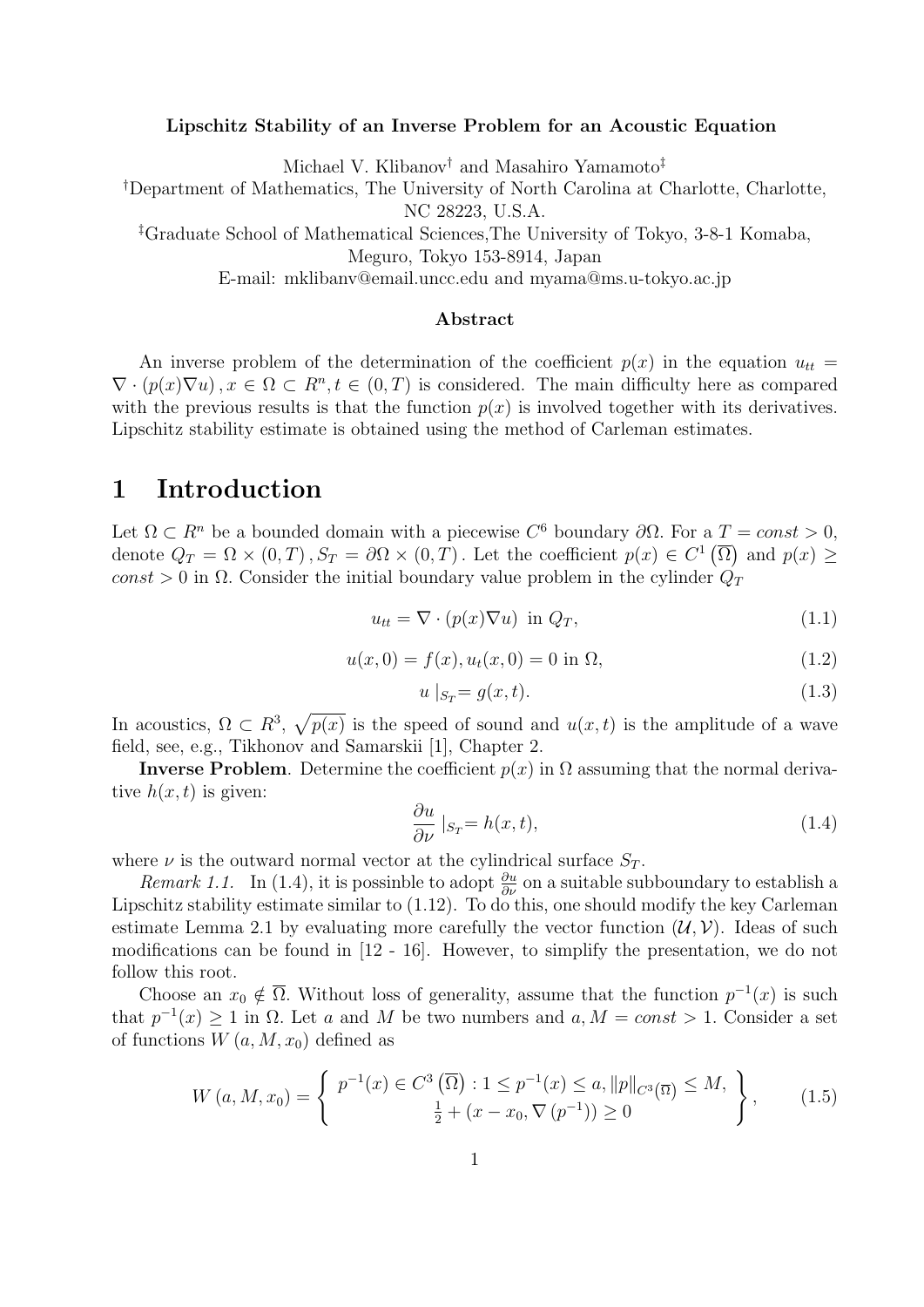where  $(,)$  denotes the scalar product in  $R<sup>n</sup>$ . Denote

$$
\mathcal{P} = \mathcal{P}(x_0, \Omega) = \left[\max_{x \in \overline{\Omega}} |x - x_0|^2 - \min_{x \in \overline{\Omega}} |x - x_0|^2\right]^{1/2}.
$$

The main result of this paper is

**Theorem 1.** Let the function  $f \in C^6(\overline{\Omega})$  and  $n \in [1, 13]$ . Suppose that there exist two pairs of functions  $(p_1, u_1), (p_2, u_2)$  satisfying  $(1.1), (1.2)$  and

$$
p_1 \mid_{\partial\Omega} = p_2 \mid_{\partial\Omega}, \quad \frac{\partial^k p_1}{\partial^k \nu} \mid_{\partial\Omega} = \frac{\partial^k p_2}{\partial^k \nu} \mid_{\partial\Omega}, \quad k = 1, 2,
$$
\n(1.6)

$$
u_i |_{S_T} = g_i(x, t), \quad \frac{\partial u_i}{\partial \nu} |_{S_T} = h_i(x, t), \quad i = 1, 2,
$$
 (1.7)

for some functions  $g_i, h_i$ . Also, assume that there exist a point  $x_0 \notin \overline{\Omega} \,$  and numbers  $a, M > 1$ such that the initial condition  $f(x)$  satisfies

$$
\min_{x \in \overline{\Omega}} (x - x_0, \nabla f(x)) = \mu(x_0) > 0 \tag{1.8}
$$

and

$$
p_1, p_2 \in W(a, M, x_0). \tag{1.9}
$$

Denote

$$
\sqrt{\eta_0} = \min\left[\frac{1}{4a^2(1+\mathcal{P}M)}, \frac{\sqrt{3}}{\sqrt{(n+3)a}}\right].
$$

Assume that

$$
T > \frac{\mathcal{P}}{\sqrt{\eta_0}},\tag{1.10}
$$

 $u_i \in C^6(\overline{Q}_T)$  and

$$
||u_i||_{C^6(\overline{Q}_T)} \le M_1,
$$
\n(1.11)

where  $M_1$  is a positive constant. Then there exists a positive constant  $N = N(a, \mu(x_0), f, M, M_1, \Omega, x_0, T)$  such that the following Lipschitz stability estimate is valid:

$$
||p_1 - p_2||_{H^2(\Omega)} + ||u_1 - u_2||_{H^5(Q_T)} \le N \left[ ||D_t^4 (g_1 - g_2)||_{H^1(S_T)} + ||D_t^4 (h_1 - h_2)||_{L_2(S_T)} \right].
$$
\n(1.12)

In particular, suppose that there exist two pairs of functions  $(p_1, u_1)$ ,  $(p_2, u_2)$  satisfying conditions (1.1)-(1.7) and such that functions  $u_1, u_2 \in C^6(\overline{Q}_T)$ . Then  $p_1(x) = p_2(x)$  in  $\Omega$  and  $u_1(x, t) = u_2(x, t)$  in  $Q_T$ .

Remark 1.2. To guarantee that functions  $u_1, u_2 \in C^6(\overline{Q}_T)$ , one needs to impose some compatibility and smoothness conditions on the function  $f(x)$  and coefficients  $p_1, p_2$ , see, e.g., Ladyzhenskaya [2], Chapter 4. We are not formulating such conditions in this paper, since we are focused exclusively on the inverse problem. To simplify the presentation, we are not concerned here with weakening smoothness conditions. However, the latter might well be a topic of our next publication.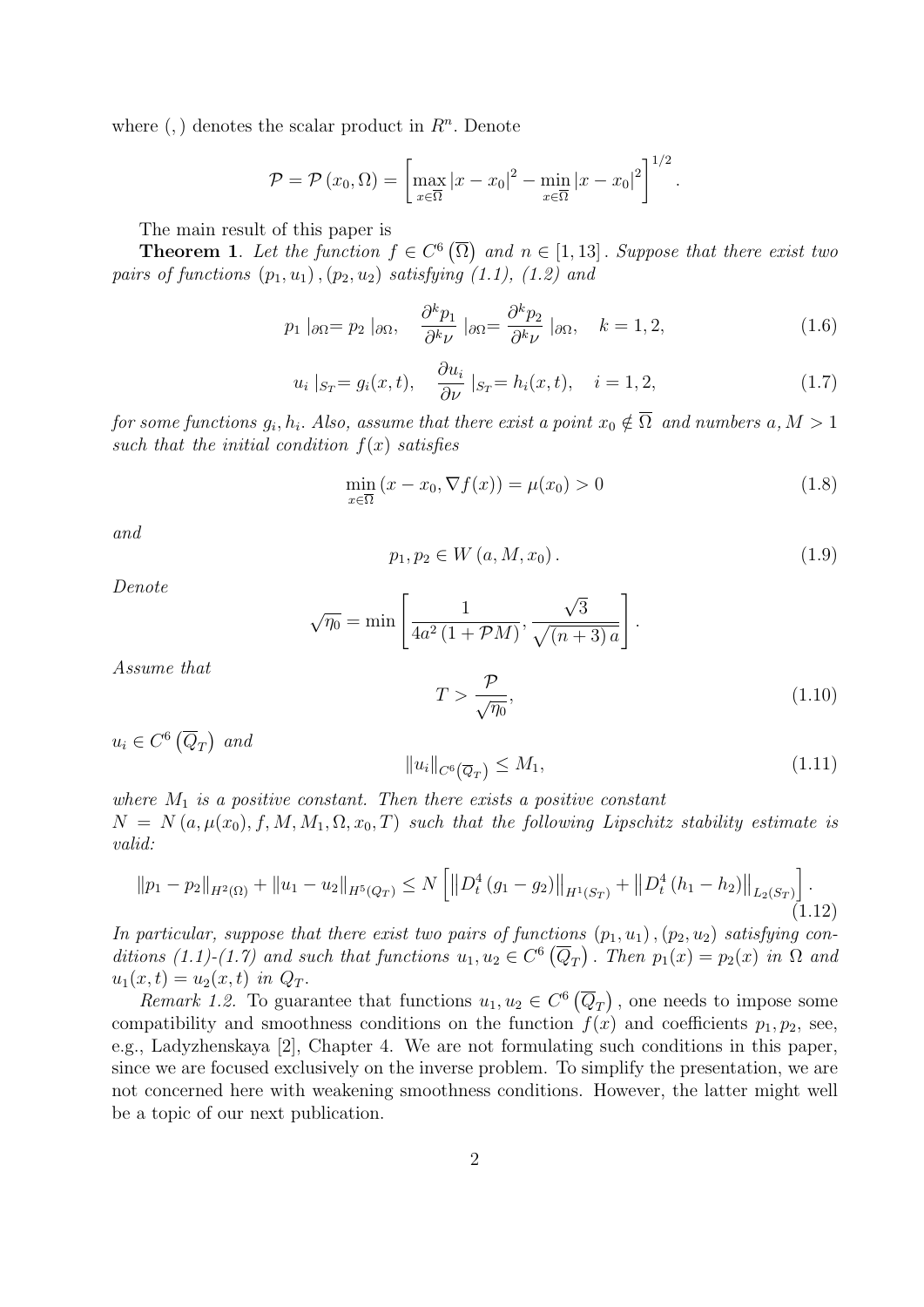*Remark 1.3.* The assumption  $||p_1||_{C^3(\overline{\Omega})} \leq M$ ,  $||p_2||_{C^3(\overline{\Omega})} \leq M$  is going along well with Tikhonov's concept of finding a solution of an ill-posed/inverse problem on a priori given compact set, see Tikhonov and Arsenin [3], Chapter 2. The inequality involving  $\nabla (p^{-1})$ in (1.5) is a sufficient condition for the validity of the Carleman estimate for the operator  $p^{-1}\partial_t^2 - \Delta$ , see Lemma 2.1. It is unknown whether or not that inequality can be significantly relaxed. Analogously, inequality (1.8) guarantees validity of the Carleman estimates for a differential operator of the first order, and for an operator of the third order, see Lemmata 3.2 and 3.3.

To prove Theorem 1, we use a modified Bukhgeim-Klibanov (BK) method of Carleman estimates, see [4-11] and references cited in [11] for this method. Such a modification is necessary because the unknown coefficient  $p(x)$  is involved together with its derivatives. The latter represents the major difficulty here as compared with the majority of previous works, in which derivatives of unknown coefficients were not involved. In addition, we explore in this paper an idea, which was first proposed by Klibanov and Malinsky [12] and modified by Kazemi and Klibanov [13] then, also see [11], Chapter 2 for more details. This idea, which is also based on Carleman estimates, allows one to obtain Lipschitz stability estimates for hyperbolic equations and inequalities with the lateral Cauchy data.

The Lipschitz stability for a similar inverse problem for the equation  $u_{tt} = \Delta u + a(x)u$ with the unknown coefficient  $a(x)$  was addressed in two papers of Imanuvilov and Yamamoto [14], [15] via a modification of the BK method. In addition to the absence of derivatives of the unknown coefficient  $a(x)$  in this equation, another important difference with the current work was that the zero Neumann boundary condition on the function  $u(x, t)$  was imposed in [14], [15]. This is because in [14], [15], Lemma 2.3 is not used, see more details in Subsection 2.3.

There are two publications, which have also addressed this problem, see Imanuvilov and Yamamoto [16] and Imanuvilov, Isakov and Yamamoto [17]. The data in these references were assumed to be given in  $\omega \times (0,T)$ , where  $\omega \subset \Omega$  is a boundary layer. In [16] equation  $(1.1)$  was considered. It was assumed in [16] that functions  $p_1, p_2$  satisfy conditions similar with (1.9),  $p_1, p_2 \in C^2(\overline{\Omega})$  and  $u_1, u_2 \in W^{4,\infty}(Q_T)$ . Condition (1.8) was also imposed in [16]. Under these assumptions, a Hölder stability estimate was proven in this reference. A similar result was obtained in  $\left[17\right]$  for the Lamé system. Note that turning  $(1.12)$  in a Hölder stability estimate would mean that the right hand side of this formula would have the form  $||D_t^4 (g_1 - g_2)||_{H^1(S_T)}^{\alpha} + ||D_t^4 (h_1 - h_2)||_L^{\alpha}$  $L_{2(S_T)}^{\alpha}$  for an  $\alpha \in (0,1)$ . This is weaker than the Lipshcitz stability estimate (1.12). Although the BK method was used in [16], [17], but  $H^{-1}$  norms were explored. However, since Carleman estimates are established in  $L_2$  norms, it is natural to use only  $L_2$  norms when working with these estimates. As a consequence of our  $L_2$  approach, stability estimate (1.12) of the present paper is stronger than one in [16] at the expense of a slightly stronger condition (1.6).

The rest of this paper is devoted to the proof of Theorem 1. We assume below that conditions of this theorem hold. We prove it in several stages. First, we obtain equations for functions  $D_t^k(u_1 - u_2)$ ,  $k = 3, 4$ , because these equations are more convenient to work with. This is done in Section 2. Also, in this section we formulate our key Carleman estimate for a hyperbolic operator (Lemma 2.1) and two more lemmata. Next, we prove three new Carleman estimates. The first one is for the Laplacian (Section 3) and two others are for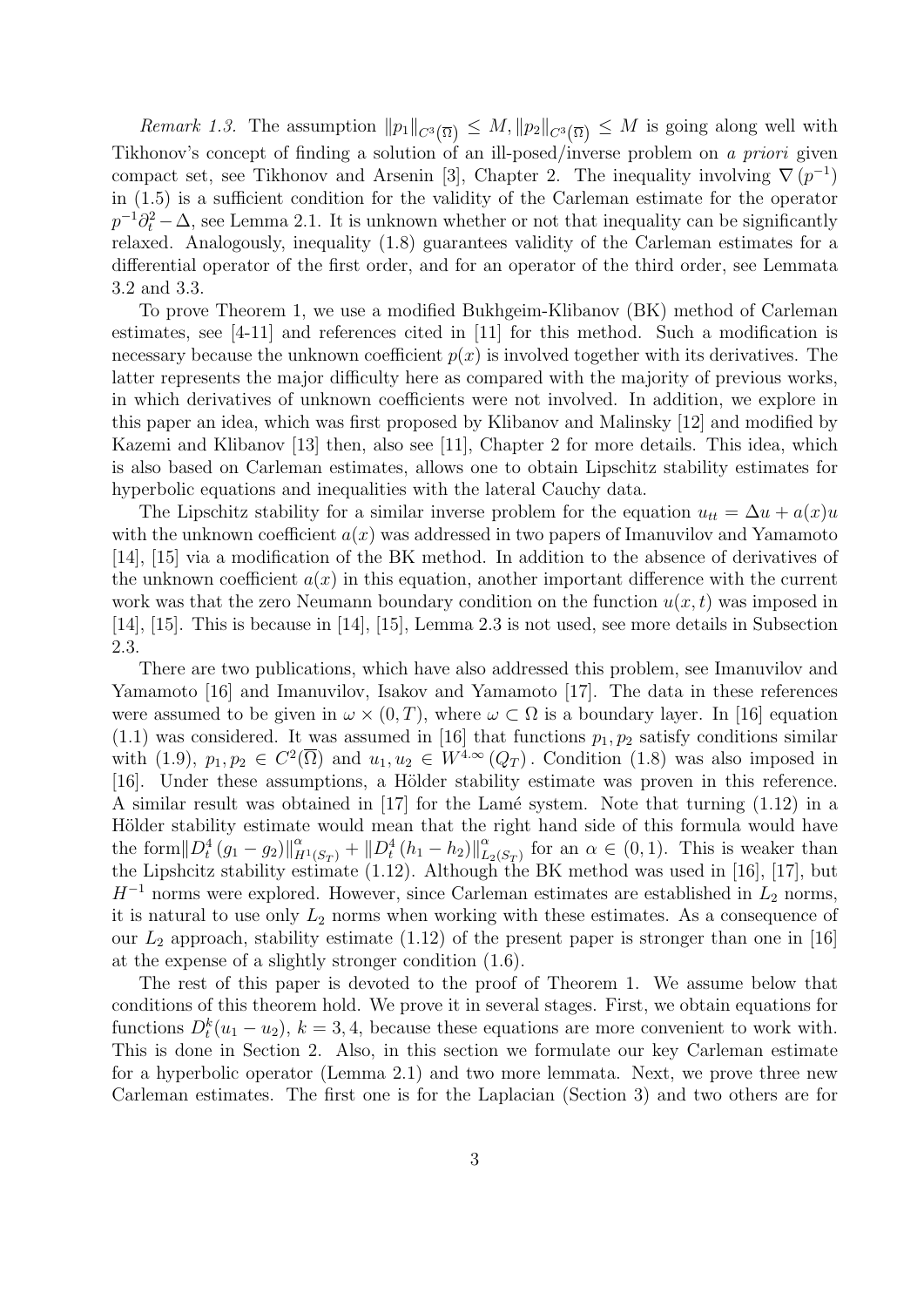differential operators of the first and third orders (Section 4). In Section 5 we complete the proof of this theorem.

# 2 Beginning of the proof

# 2.1 Equations for functions  $D_t^3(u_1-u_2)$  and  $D_t^4(u_1-u_2)$

In this proof,  $N = N(a, \mu(x_0), f, M, M_1, \Omega, x_0, T)$  denotes different positive constants which are dependent on  $a, \mu(x_0), f, M, M_1, \Omega, x_0, T$ , but independent of respective choices of  $p_1, p_2 \in$  $W(a, M, x_0)$ . Also let  $x = (x_1, ..., x_n), x_0 = (x_{01}, ..., x_{0n}) \in R^n$  and, for a smooth function  $F(x)$ , let us denote  $F_i = \partial_i F$ ,  $F_{ij} = \partial_j \partial_i F$ . Let  $U(x,t) = p(x)u(x,t)$ . Then conditions  $(1.1)-(1.4)$  imply that

$$
\frac{1}{p}U_{tt} = \Delta U - \nabla (\ln p) \cdot \nabla U - \left(\frac{\Delta p}{p} - \frac{|\nabla p|^2}{p^2}\right)U \quad \text{in } Q_T,
$$
\n(2.1)

$$
U(x,0) = p(x)f(x), \quad U_t(x,0) = 0,
$$
\n(2.2)

$$
U \mid_{S_T} = p(x) \mid_{\partial \Omega} g(x, t), \tag{2.3}
$$

$$
\frac{\partial U}{\partial \nu}|_{S_T} = \frac{\partial p}{\partial \nu}|_{\partial \Omega} \cdot g(x, t) + p(x) |_{\partial \Omega} \cdot h(x, t). \tag{2.4}
$$

Let  $U^{(3)}(x,t) = D_t^3 U(x,t)$ . Then using (2.1)-(2.4) and simple algebraic manipulations, we obtain

$$
\frac{1}{p}U_{tt}^{(3)} = \Delta U^{(3)} - \nabla (\ln p) \cdot \nabla U^{(3)} - \left(\frac{\Delta p}{p} - \frac{|\nabla p|^2}{p^2}\right) U^{(3)} \text{ in } Q_T,
$$
\n(2.5)

$$
U^{(3)}(x,0) = 0,\t\t(2.6)
$$

$$
U_t^{(3)}(x,0) = p^2 \Delta (\nabla p \cdot \nabla f) + p[\Delta p(\nabla p \cdot \nabla f) + 2\nabla p \cdot \nabla (\nabla p \cdot \nabla f)]
$$
  
+
$$
p\Delta(p^2 \Delta f) - \nabla p \cdot \nabla (p\nabla p \cdot \nabla f + p^2 \Delta f)
$$
  
-
$$
(p\Delta p - p|\nabla p|^2)(\nabla p \cdot \nabla f + p\Delta f)
$$
  
= 
$$
p^2 \Delta (\nabla p \cdot \nabla f) + low \ order \ terms,
$$
 (2.7)

$$
U^{(3)} |_{S_T} = p(x) |_{\partial \Omega} \cdot D_t^3 g(x, t), \qquad (2.8)
$$

$$
\frac{\partial U^{(3)}}{\partial \nu} \mid_{S_T} = \frac{\partial p}{\partial \nu} \mid_{\partial \Omega} \cdot D_t^3 g(x, t) + p(x) \mid_{\partial \Omega} \cdot D_t^3 h(x, t). \tag{2.9}
$$

In  $(2.7)$  "low order terms" denote polynomials with respect to the function p and its derivatives up to the second order.

Denote

$$
v = D_t^3 u_1 - D_t^3 u_2, \quad (x, t) \in Q_T,
$$
\n
$$
(2.10)
$$

$$
\widetilde{g}(x,t) = p(x) \mid_{\partial \Omega} \cdot D_t^3 \left( g_1 - g_2 \right)(x,t), \quad (x,t) \in S_T,
$$
\n(2.11)

$$
\widetilde{h}(x,t) = \frac{\partial p}{\partial \nu} \mid_{\partial \Omega} \cdot D_t^3 \left( g_1 - g_2 \right)(x,t) + p(x) \mid_{\partial \Omega} \cdot D_t^3 \left( h_1 - h_2 \right), \quad (x,t) \in S_T,
$$
\n(2.12)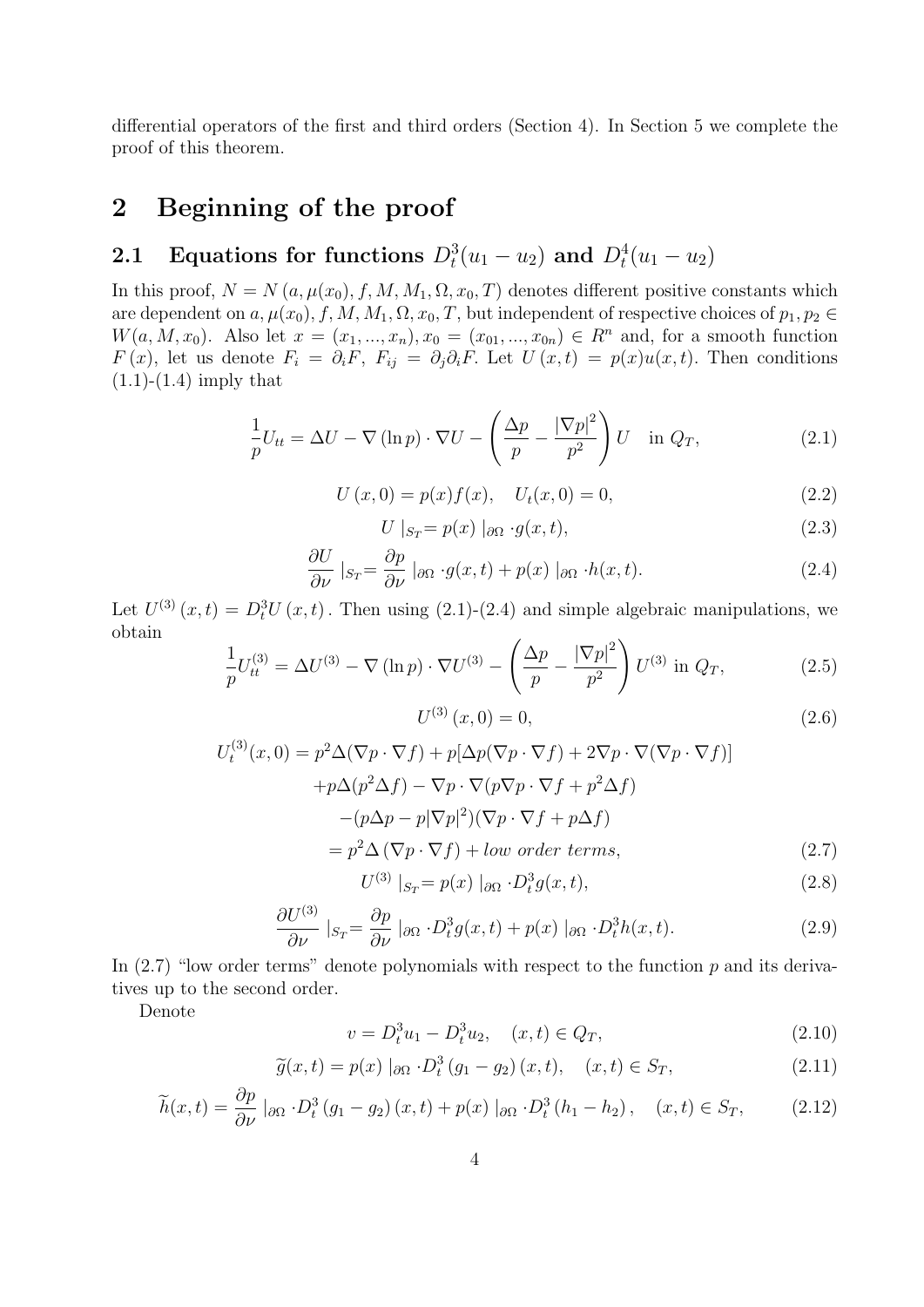$$
q(x) = p_1(x) - p_2(x). \tag{2.13}
$$

By (2.6)

$$
v(x, 0) \mid_{\partial \Omega} = \frac{\partial v(x, 0)}{\partial \nu} \mid_{\partial \Omega} = 0.
$$

Hence,

$$
\widetilde{g}(x,t) = \int_{0}^{t} \widetilde{g}_t(x,\tau)d\tau, \quad \widetilde{h}(x,t) = \int_{0}^{t} \widetilde{h}_t(x,\tau)d\tau,
$$

which imply that

$$
\|\widetilde{g}\|_{H^1(S_T)} \le N \|\widetilde{g}_t\|_{H^1(S_T)}, \quad \left\|\widetilde{h}\right\|_{L_2(S_T)} \le N \left\|\widetilde{h}_t\right\|_{L_2(S_T)}.
$$
\n(2.14)

Let  $a_1, a_2, b_1$  and  $b_2$  be four numbers,  $\tilde{a} = a_1 - a_2, b = b_1 - b_2$ . Then  $a_1b_1 - a_2b_2 = \tilde{a}b_1 + ba_2$ .<br>Using this formula and relations (2.5)-(2.13), we obtain

$$
p_1^{-1}(x)v_{tt} = \Delta v - \nabla (\ln p_1) \cdot \nabla v - \left(\frac{\Delta p_1}{p_1} - \frac{|\nabla p_1|^2}{p_1^2}\right)v + h^{(2)}(x, t)\Delta q \qquad (2.15)
$$

$$
+ \sum_{i=1}^n h^{(1i)}(x, t)q_i + h^{(0)}(x, t)q \quad \text{in } Q_T,
$$

$$
v(x,0) = 0, \t(2.16)
$$

$$
v_t(x,0) = p_1^2 \Delta (\nabla q \cdot \nabla f) + \sum_{i,j=1}^n \alpha^{(ij)}(x) q_{ij} + \sum_{i=1}^n \alpha^{(i)}(x) q_i + \alpha^{(0)}(x) q, \qquad (2.17)
$$

$$
v\mid_{S_T} = \widetilde{g}(x,t), \quad \frac{\partial v}{\partial \nu}\mid_{S_T} = \widetilde{h}(x,t), \tag{2.18}
$$

where functions

$$
h^{(2)}, h^{(1i)}, h^{(0)} \in C^1(\overline{Q}_T) \; ; \; \alpha^{(ij)}, \alpha^{(i)}, \alpha^{(0)} \in C(\overline{\Omega}) \; . \tag{2.19}
$$

Also,

$$
||h^{(2)}||_{C^{1}(\overline{Q}_{T})}, ||h^{(1i)}||_{C^{1}(\overline{Q}_{T})}, ||h^{(0)}||_{C^{1}(\overline{Q}_{T})} \leq N
$$
\n(2.20)

and

$$
\left\|\alpha^{(ij)}\right\|_{C\left(\overline{\Omega}\right)}, \left\|\alpha^{(i)}\right\|_{C\left(\overline{\Omega}\right)}, \left\|\alpha^{(0)}\right\|_{C\left(\overline{\Omega}\right)} \le N. \tag{2.21}
$$

Denote  $w(x,t) = v_t(x,t)$ . Differentiating (2.15) and (2.18) with respect to t and using  $(2.16)$ , we obtain

$$
p_1^{-1}(x)w_{tt} = \Delta w - \nabla (\ln p_1) \cdot \nabla w - \left(\frac{\Delta p_1}{p_1} - \frac{|\nabla p_1|^2}{p_1^2}\right) w + h_t^{(2)}(x, t)\Delta q
$$
  
+ 
$$
\sum_{i=1}^n h_t^{(1,i)}(x, t)q_i + h_t^{(0)}(x, t)q \quad \text{in } Q_T,
$$
 (2.22)

$$
w_t(x,0) = 0, \t\t(2.23)
$$

$$
w |_{S_T} = \widetilde{g}_t(x, t), \quad \frac{\partial w}{\partial \nu} |_{S_T} = \widetilde{h}_t(x, t).
$$
 (2.24)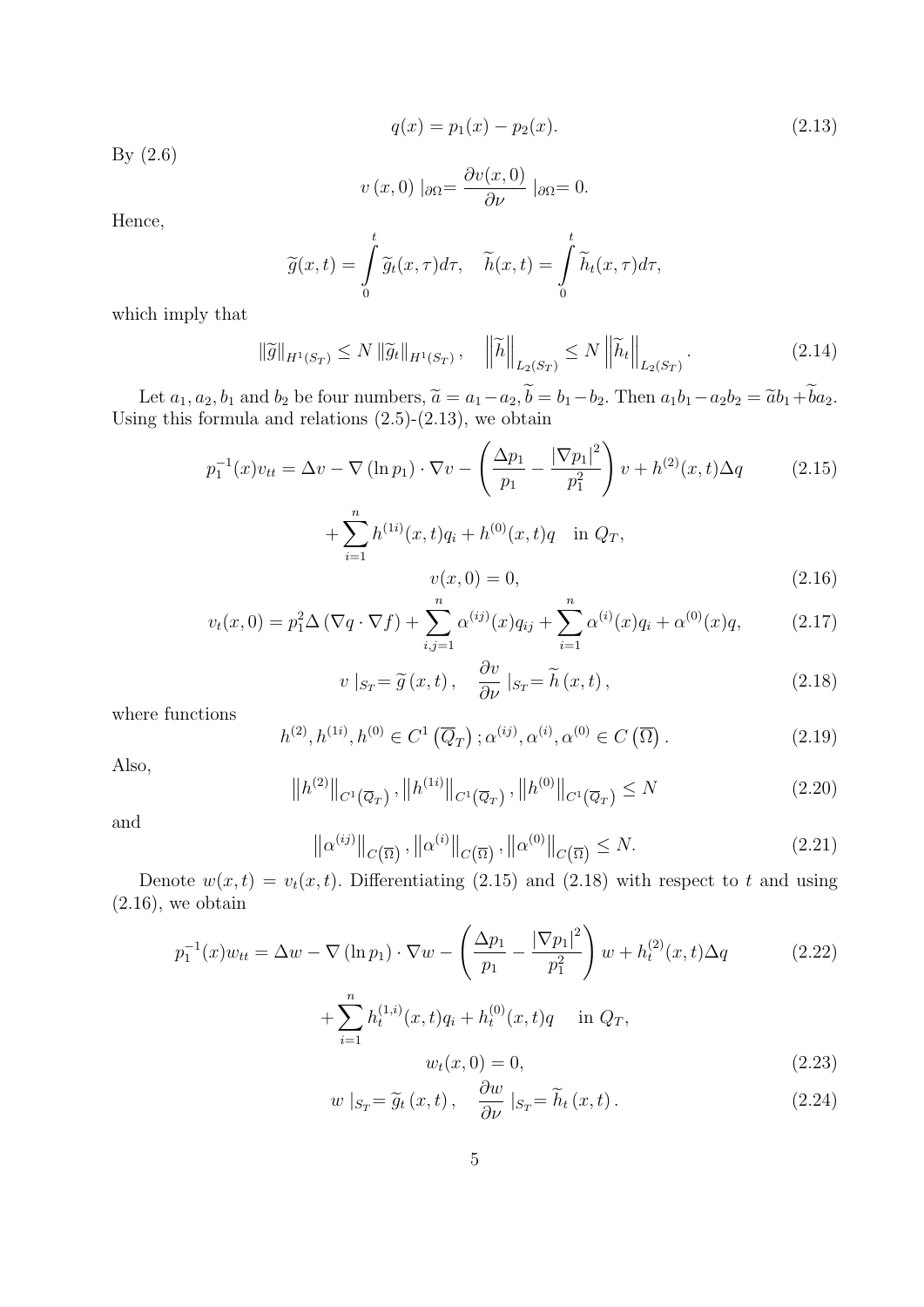### 2.2 Carleman estimate for a hyperbolic operator

Consider the Carleman Weight Function (CWF) for the hyperbolic operator

$$
\mathcal{C}(x,t) = \exp\left[\lambda\left(|x-x_0|^2 - \eta t^2\right)\right] = \exp\left[\lambda\psi\left(x,t\right)\right], \quad \eta = const \in (0,\eta_0],\tag{2.25}
$$

where  $\lambda$  is a positive parameter. Let

$$
c^2(x_0) = \min_{x \in \overline{\Omega}} |x - x_0|^2
$$

For a number  $c^2 \in (0, c^2(x_0))$ , consider the domain  $G_{c^2}$  defined by

$$
G_{c^2} = \{(x, t) \in Q_T : |x - x_0|^2 - \eta t^2 > c^2\}.
$$

Choose a sufficiently small positive number  $\delta = \delta(0, c^2(x_0), T) \in (0, c^2(x_0))$  such that

$$
\overline{G_{c^2}} \cap \{t = T\} = \varnothing \text{ for } c^2 \in (c^2(x_0) - \delta, c^2(x_0) - \delta/2), \eta \in (0, \eta_0].
$$
 (2.26)

Inequality (1.10) guarantees relation (2.26) for sufficiently small δ. Also, there exists a positive number  $\xi = \xi(\Omega, x_0, T)$  such that

$$
\Omega \times (0,\xi) \subset G_{c^2} \text{ for } c^2 \in (c^2(x_0) - \delta, c^2(x_0) - \delta/2), \quad \eta \in (0,\eta_0]. \tag{2.27}
$$

Thus, the boundary of the domain  $G_{c^2}$  consists of three parts

$$
\partial G_{c^2} = \bigcup_{i=1}^3 \partial_i G_{c^2} \text{ for } c^2 \in (c^2(x_0) - \delta, c^2(x_0) - \delta/2), \qquad (2.28)
$$

where

$$
\partial_1 G_{c^2} = \{(x, t) \in Q_T : \psi(x, t) = c^2\},\tag{2.29}
$$

$$
\partial_1 G_{c^2} = \{(x, t) \in S_T : \psi(x, t) > c^2\},\tag{2.30}
$$

$$
\partial_3 G_{c^2} = \{(x, t) : x \in \Omega, t = 0\}.
$$
\n(2.31)

These parts of the boundary play an important role in the method of Carleman estimates, as always.

The following lemma is a reformulation of Theorem 2.2.4 of [11].

**Lemma 2.1.** Suppose that the function  $r(x) \in C^1(\overline{\Omega})$  satisfies the following conditions

$$
1 \le r(x) \le a, \quad \frac{1}{2} + (x - x_0, \nabla r(x)) \ge 0 \quad \text{in } \Omega.
$$
 (2.32)

Let the  $\delta(\Omega, x_0, T)$  be a sufficiently small positive constant such that condition (2.26) is fulfilled. Suppose that the number  $c^2 \in (c^2(x_0) - \delta, c^2(x_0) - \delta/2)$ . Then there exist a sufficiently large positive constant  $\lambda_0 = \lambda_0 (\Omega, x_0, \eta) > 1$  and a positive number  $C = C(\Omega, x_0, \eta)$ such that the following pointwise Carleman estimate is valid for all functions  $u \in C^2(\overline{Q}_T)$ :

$$
(r(x)u_{tt} - \Delta u)^2 \mathcal{C}^2 \ge C\lambda \left( |\nabla u|^2 + u_t^2 + \lambda^2 u^2 \right) \mathcal{C}^2 + \nabla \cdot \mathcal{U} + V_t \quad \text{in } G_{c^2},
$$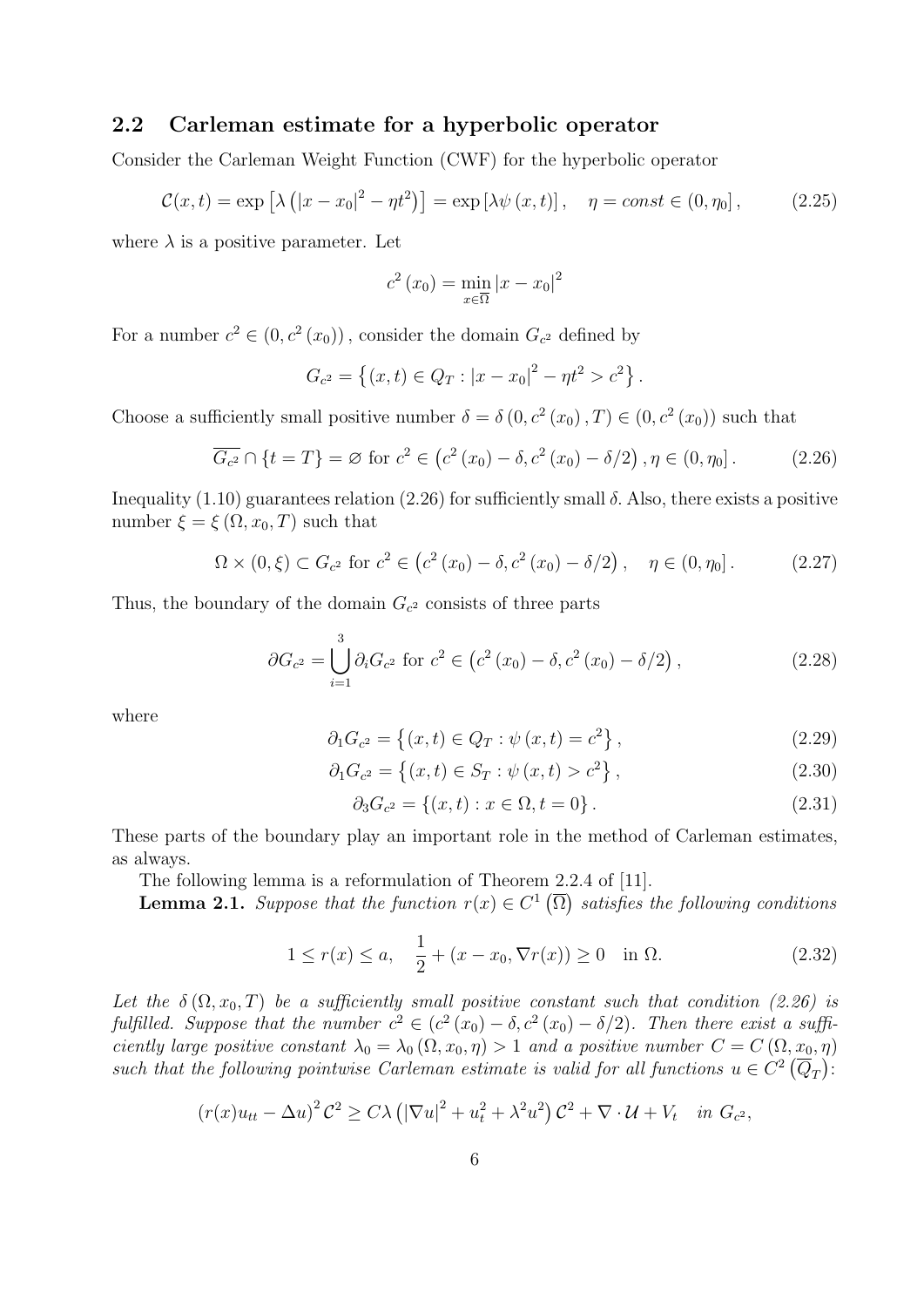where the vector function  $(U, V)$  satisfies the following estimate:

$$
|(\mathcal{U}, V)| \le C\lambda \left( |\nabla u|^2 + u_t^2 + \lambda^2 u^2 \right) \mathcal{C}^2 \quad in \ G_{c^2}.
$$

In addition, the function  $V(x,t)$  can be estimated as

$$
|V(x,t)| \le C\lambda^3 \left[ t \left( |\nabla u|^2 + u_t^2 + u^2 \right) + (|\nabla u| + |u|) \cdot |u_t| \right].
$$
 (2.33)

Thus, we have

$$
V(x,0) \equiv 0,\t\t(2.34)
$$

if either

$$
u(x,0) \equiv 0 \tag{2.35}
$$

or

$$
u_t(x,0) \equiv 0. \tag{2.36}
$$

Relations (2.34)-(2.36) represent a single new element of this lemma as compared with previously known Carleman estimates for hyperbolic operators. These relations allow us not to use the odd extension with respect to t of the function  $v(x, t)$  in  $\Omega \times (-T, 0)$ , as it was done in all previous works on the BK method. In some cases of inverse problems, we need the even extension, but here we need the odd extension for the function  $U(x, t)$ , the solution to  $(2.1)$  -  $(2.4)$ , because of  $U_t(x, 0) = 0$  in  $(2.2)$ .

The assumption  $r(x) \geq 1$  is made for brevity only. Actually, it is sufficient to assume that  $r(x) \geq const$ , which would lead to a small change of (2.32).

### 2.3 Two more lemmata

Lemma 2.2 provides an estimate from the above for an integral, in which the CWF (2.25) is involved. This lemma was proven in Chapter 3 of [11].

**Lemma 2.2.** For all functions  $s \in C(\overline{G_{c2}})$  and for all  $\lambda \geq 1$ , the following estimate holds:

$$
\int_{G_{c^2}} \left[ \int_0^t s(x,\tau) d\tau \right]^2 \mathcal{C}^2(x,t) dx dt \le \frac{1}{\lambda \eta} \int_{G_{c^2}} \left( s^2 \mathcal{C}^2 \right)(x,t) dx dt.
$$

Lemma 2.3 is an analogue of the classical energy estimate for hyperbolic operators of the second order, see Ladyzhenskaya [2], Chapter 4. A problem with such estimates arises when a non-homogeneous boundary condition (Dirichlet or Neumann) is in place. This is why the zero Neumann boundary condition is imposed in references [14], [15]. We handle this problem in this lemma via using both Dirichlet and Neumann boundary condition simultaneously. While such a use is unacceptable for the forward problem, it is sufficient for our goal, because both these conditions are given in our case. Although Lemma 2.3 can certainly be extended to the case of a general hyperbolic operator of the second order, we restrict our attention to a specific case of our current interest, for brevity.

**Lemma 2.3.** Let the function  $s(x) \in C(\overline{\Omega})$  and  $s(x) \in (s_0, s_1)$ , where  $s_0, s_1 = const$ 0. Also, suppose that the function  $u(x,t) \in C^2(\overline{Q}_T)$  satisfies the hyperbolic inequality

$$
|s(x)u_{tt} - \Delta u| \le B\left(|\nabla u| + |u_t| + |u| + |z(x, t)|\right), \text{ in } Q_T,
$$
\n(2.37)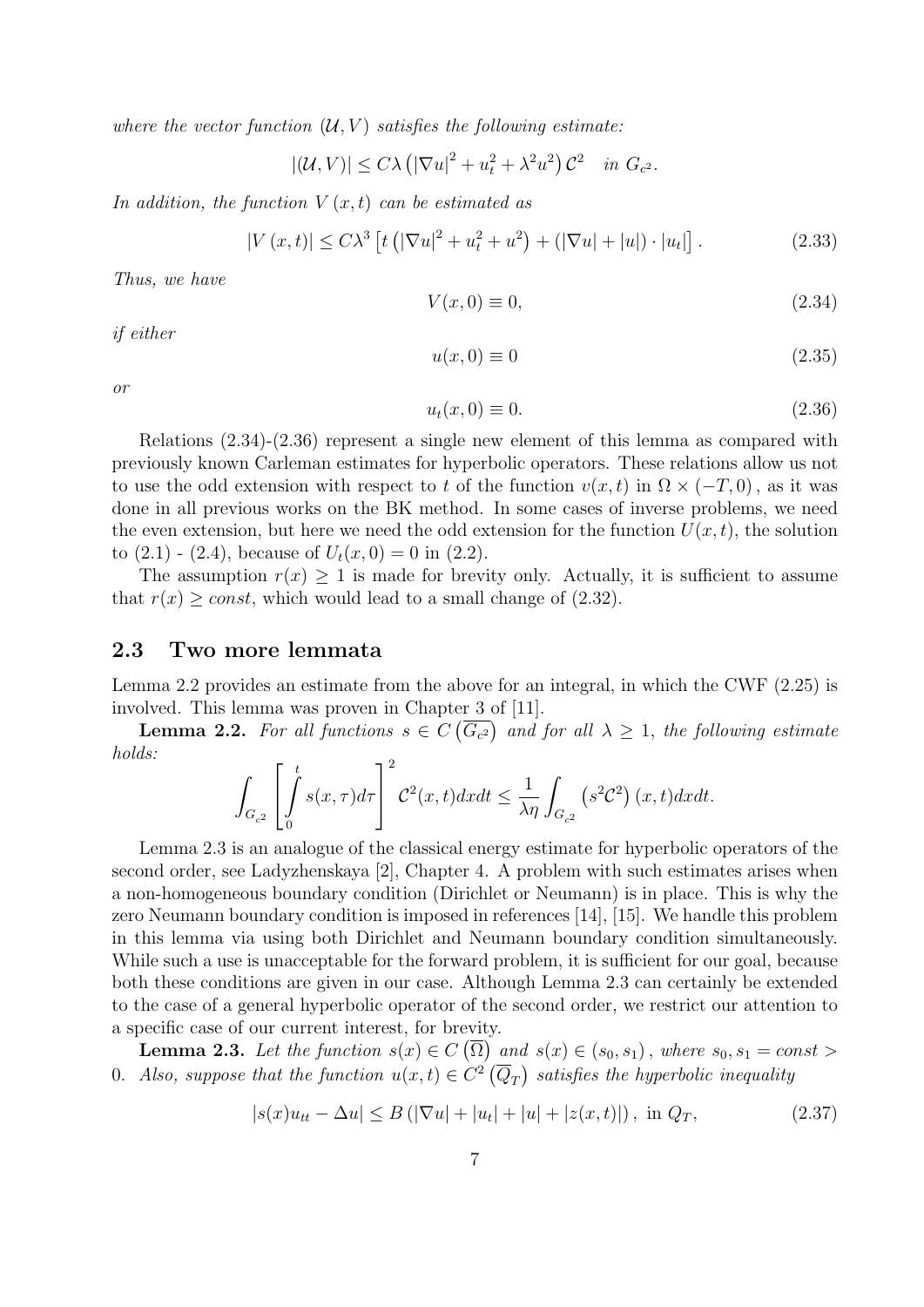as well as initial and boundary conditions

$$
u(x, 0) = u_0(x), \quad u_t(x, 0) = u_1(x),
$$
  

$$
u |_{S_T} = \varphi_0(x, t), \quad \frac{\partial u}{\partial \nu} |_{S_T} = \varphi_1(x, t),
$$

where B is a positive constant, the function  $z \in L_2(Q_T)$  and

$$
u_0 \in H^1(\Omega)
$$
,  $u_1 \in L_2(\Omega)$ ,  $\varphi_0 \in H^1(S_T)$ ,  $\varphi_1 \in L_2(S_T)$ .

Then there exists a positive constant  $B_1 = B_1(\Omega, T, B, s_0, s_1)$  depending on  $\Omega, T, B, s_0$  and  $s_1$  such that

$$
||u||_{H^{1}(Q_{T})} \leq B_{1}\left(||u_{0}||_{H^{1}(\Omega)} + ||u_{0}||_{L_{2}(\Omega)} + ||\varphi_{0}||_{H^{1}(S_{T})} + ||\varphi_{1}||_{L_{2}(S_{T})} + ||z||_{L_{2}(Q_{T})}\right).
$$
 (2.38)

**Proof.** In this proof,  $B_1 = B_1(\Omega, T, B, s_0, s_1)$  denotes different positive constants depending on these parameters. Denote

$$
s(x)u_{tt} - \Delta u = Y(x,t). \tag{2.39}
$$

Multiply the both sides of (2.39) by  $2u_t$  and integrate over the cylinder  $Q_t = \Omega \times (0, t)$  for an arbitrary  $t \in (0, T)$ . We obtain

$$
\int_0^t \left\{ \int_{\Omega} \frac{\partial}{\partial \tau} \left[ s(x) u_{\tau}^2(x, \tau) \right] dx \right\} d\tau + \int_0^t \left[ \int_{\Omega} \frac{\partial}{\partial \tau} \left( \left| \nabla u(x, \tau) \right|^2 \right) dx \right] d\tau
$$
  
= 
$$
2 \int_0^t \left[ \int_{\partial \Omega} \varphi_{0t} \varphi_1 dS \right] dt + 2 \int_{Q_t} Y u_t dx dt.
$$

Hence, using the Gauss-Ostrogradsky formula and the Cauchy-Bunyakovsky inequality, we obtain

$$
\int_{\Omega} \left( u_t^2 + |\nabla u|^2 \right) (x, t) \, dx \le B_1 \left( \|u_0\|_{H^1(\Omega)}^2 + \|u_1\|_{L_2(\Omega)}^2 + \|\varphi_0\|_{H^1(S_T)}^2 + \|\varphi_1\|_{L_2(S_T)}^2 \right) \tag{2.40}
$$
\n
$$
+ \|u_t\|_{L_2(Q_t)}^2 + \|Y\|_{L_2(Q_t)}^2.
$$

We also have

$$
u(x,t) = u_0(x) + \int_0^t u_t(x,\tau) d\tau.
$$

Hence,

$$
\int_{\Omega} u^2(x,t)dx \leq B_1 \left( ||u_0||^2_{L_2(\Omega)} + ||u_t||^2_{L_2(Q_t)} \right).
$$

Thus, this inequality, (2.37) and (2.40) lead to

$$
\int_{\Omega} \left( u_t^2 + |\nabla u|^2 + u^2 \right) (x, t) \, dx \le B_1 \left( \|\nabla u\|_{L_2(Q_t)}^2 + \|u_t\|_{L_2(Q_t)}^2 + \|u\|_{L_2(Q_t)}^2 \right) \tag{2.41}
$$
\n
$$
+ B_1 \left( \|u_0\|_{H^1(\Omega)}^2 + \|u_1\|_{L_2(\Omega)}^2 + \|\varphi_0\|_{H^1(S_T)}^2 + \|\varphi_1\|_{L_2(S_T)}^2 + \|z\|_{L_2(Q_T)} \right).
$$

Finally, the Gronwall inequality and  $(2.41)$  lead to  $(2.38)$ .  $\Box$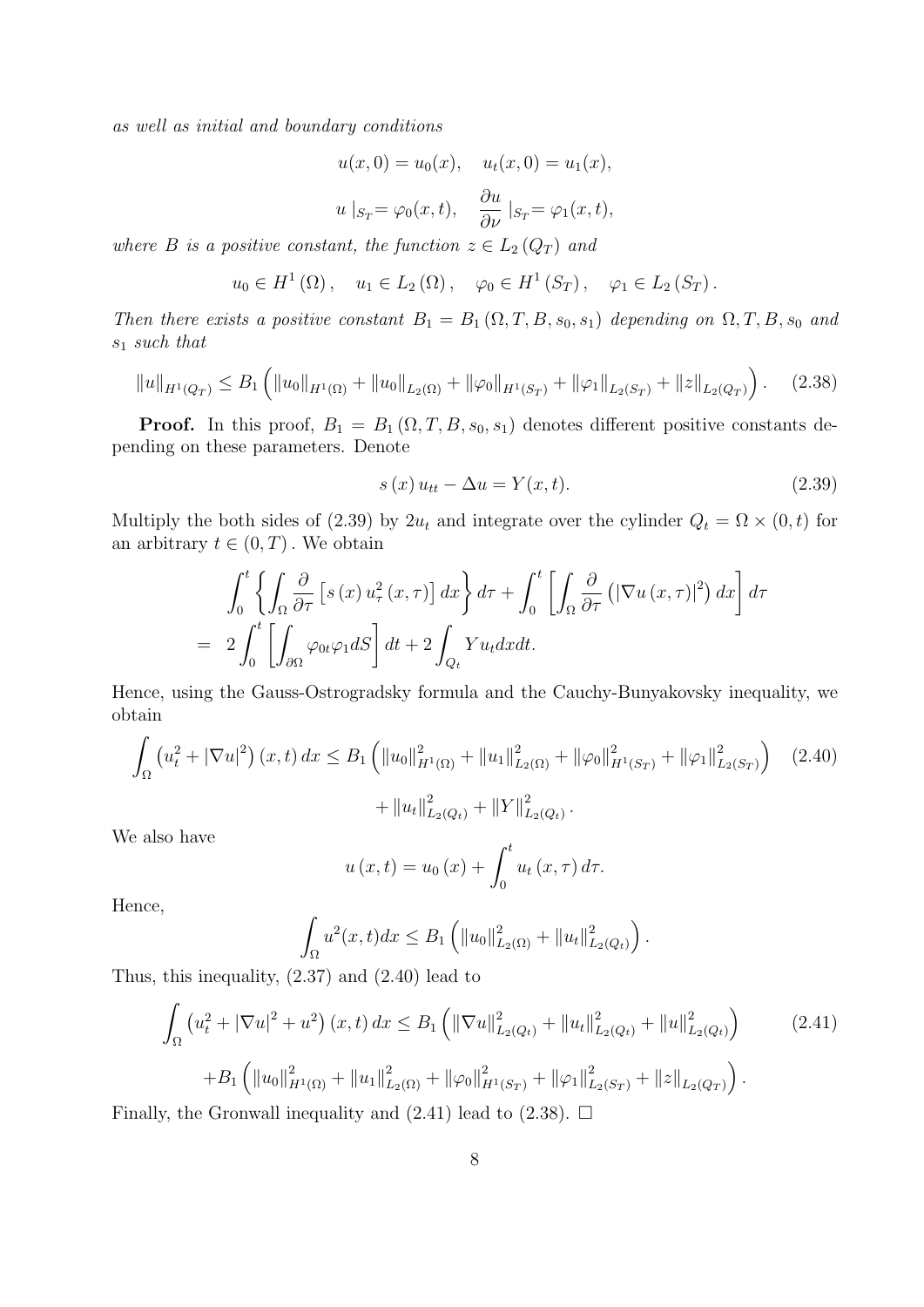# 3 A new Carleman estimate for the Laplace operator

Lemma 3.2 of this section is a new Carleman estimate for the Laplace operator. The corresponding CWF can be obtained from the CWF (2.25) by setting  $\eta := 0$ . The difference with the conventional CWF for the elliptic operators is that the level sets of the latter are paraboloids (see, e.g., [11], Chapter 2), whereas the level sets of our CWF are spheres  $\{|x-x_0| = const > 0\}$ . It seems that this result can be extended to more general elliptic operators of the second order. However, we do not need such an extension in this paper. We first formulate lemma 3.1, which was proven in [10]. In this lemma, only lower order derivatives are involved in the Carleman estimate (3.1). A result similar to Lemma 3.1 was recently proven by Hrycak and Isakov [18].

**Lemma 3.1.** Let  $n \in [1, 13]$ ,  $\lambda$  be a positive parameter and

$$
\widetilde{\mathcal{C}}(x) = \exp\left(\lambda \left|x - x_0\right|^2\right), \quad x \in \Omega. \tag{3.1}
$$

Then there exist a sufficiently large positive constant  $\lambda_0 = \lambda_0 (\Omega, x_0) > 1$  and a positive number  $C = C(\Omega, x_0)$  such that the following pointwise Carleman estimate is valid for all functions  $u \in C^2(\overline{\Omega})$ :

$$
(\Delta u)^2 \tilde{C}^2 \ge C\lambda \left( |\nabla u|^2 + \lambda^2 u^2 \right) \tilde{C}^2 + \nabla \cdot \mathcal{U} \quad \text{in } \Omega,
$$
\n(3.2)

where the vector function U satisfies the inequality

$$
|\mathcal{U}| \le C\lambda \left( |\nabla u|^2 + \lambda^2 u^2 \right) \tilde{\mathcal{C}}^2. \tag{3.3}
$$

To include the second order derivatives in the Carleman estimate, we prove

**Lemma 3.2.** Let  $n \in [1, 13]$  and  $\mathcal{C}(x)$  be the function defined by (3.1). Then there exist a sufficiently large positive constant  $\lambda_0 = \lambda_0 (\Omega, x_0) > 1$  and a positive number  $C = C(\Omega, x_0)$ such that the following pointwise Carleman estimate is valid for all functions  $u \in C^3(\overline{\Omega})$ :

$$
(\Delta u)^2 \tilde{C}^2 \ge \frac{C}{\lambda} \sum_{i,j=1}^n u_{ij}^2 \tilde{C}^2 + C\lambda \left( |\nabla u|^2 + \lambda^2 u^2 \right) \tilde{C}^2 + \nabla \cdot \mathcal{U} \quad \text{in } \Omega,
$$
\n(3.4)

where the vector function U satisfies the inequality

$$
|\mathcal{U}| \leq \frac{C}{\lambda} \left( \sum_{i,j=1}^{n} |\nabla u| |u_{ij}| \right) \widetilde{C}^2 + C\lambda \left( |\nabla u|^2 + \lambda^2 u^2 \right) \widetilde{C}^2 \quad \text{in } \Omega. \tag{3.5}
$$

In particular,

$$
\int_{\Omega} (\Delta u)^2 \tilde{C}^2 dx \ge \frac{C}{\lambda} \sum_{i,j=1}^n \int_{\Omega} u_{ij}^2 \tilde{C}^2 dx + C\lambda \int_{\Omega} (|\nabla u|^2 + \lambda^2 u^2) \tilde{C}^2 dx \tag{3.6}
$$

for all real valued functions  $u \in H^3(\Omega)$  satisfying

$$
u \mid_{\partial \Omega} = \frac{\partial u}{\partial \nu} \mid_{\partial \Omega} = 0.
$$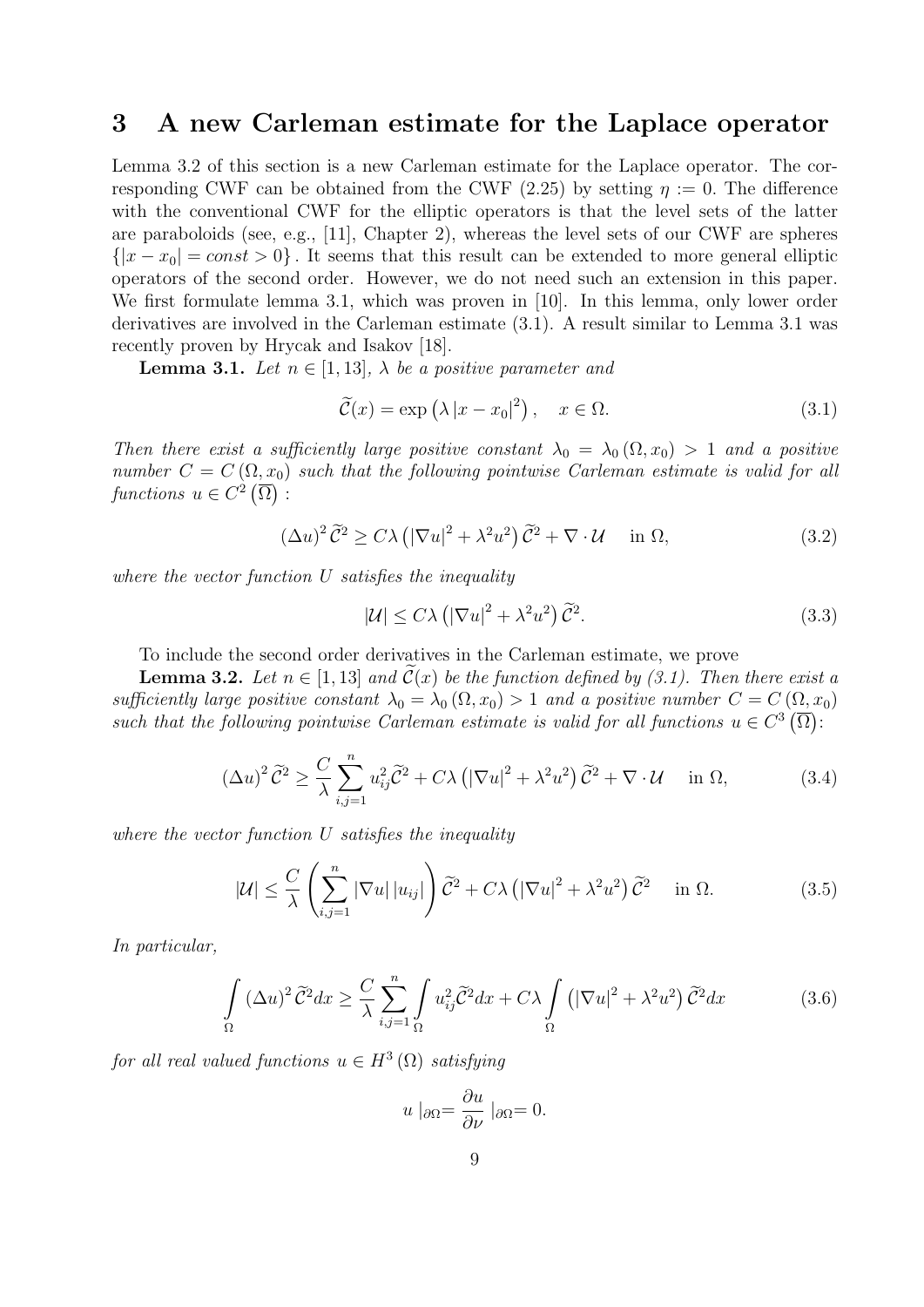**Proof.** Note that since the set of functions  $u \in C^3(\overline{\Omega})$  is dense in the space  $H^3(\Omega)$ , estimate (3.6) follows from (3.4), (3.5) and the Gauss-Ostrogradsky formula. Let the function  $u \in C^3(\overline{\Omega})$ . By  $(3.1)$ 

$$
(\Delta u)^2 \tilde{C}^2 = \sum_{i=1}^n u_{ii}^2 \tilde{C}^2 + \sum_{i,j=1, i \neq j}^n u_{ii} u_{jj} \tilde{C}^2
$$
  
=  $\sum_{i=1}^n u_{ii}^2 \tilde{C}^2 + \sum_{i,j=1, i \neq j}^n \left( u_i u_{jj} \tilde{C}^2 \right)_i - \sum_{i,j=1, i \neq j}^n u_i u_{ijj} \tilde{C}^2 - 4\lambda \sum_{i,j=1, i \neq j}^n (x_i - x_{0i}) u_i u_{jj} \tilde{C}^2$   
=  $\sum_{i,j=1}^n u_{ij}^2 \tilde{C}^2 - 4\lambda \sum_{i,j=1, i \neq j}^n (x_i - x_{0i}) u_i u_{jj} \tilde{C}^2 + 4\lambda \sum_{i,j=1, i \neq j}^n (x_j - x_{0j}) u_i u_{ij} \tilde{C}^2$   
+  $\sum_{i,j=1, i \neq j}^n \left( u_i u_{jj} \tilde{C}^2 \right)_i - \left( \sum_{i,j=1, i \neq j}^n u_i u_{ij} \tilde{C}^2 \right)_j$ 

Thus,

$$
(\Delta u)^2 \tilde{C}^2 = \sum_{i,j=1}^n u_{ij}^2 \tilde{C}^2 - 4\lambda \sum_{i,j=1, i \neq j}^n (x_i - x_{0i}) u_i u_{jj} \tilde{C}^2 + 4\lambda \sum_{i,j=1, i \neq j}^n (x_j - x_{0j}) u_i u_{ij} \tilde{C}^2 + \nabla \cdot \tilde{U},
$$
\n(3.7)

where the vector function  $\widetilde{U}$  satisfies

$$
\left|\widetilde{\mathcal{U}}\right| \le C \left(\sum_{i,j=1}^{n} |\nabla u| \, |u_{ij}|\right) \widetilde{\mathcal{C}}^2. \tag{3.8}
$$

Applying the Cauchy-Bunyakovsky inequality  $2ab \leq \varepsilon a^2 + \varepsilon^{-1} b^2$ ,  $\varepsilon > 0$  to (3.7), we obtain

$$
(\Delta u)^2 \widetilde{C}^2 \ge \sum_{i,j=1}^n u_{ij}^2 \widetilde{C}^2 - \frac{C}{2\varepsilon} \lambda^2 |\nabla u|^2 \widetilde{C}^2 - C\varepsilon \sum_{i,j=1}^n u_{ij}^2 \widetilde{C}^2 + \nabla \cdot \widetilde{\mathcal{U}}.
$$

Choose  $\varepsilon = (2C)^{-1}$ . Then

$$
(\Delta u)^2 \widetilde{C}^2 \ge \frac{1}{2} \sum_{i,j=1}^n u_{ij}^2 \widetilde{C}^2 - C\lambda^2 |\nabla u|^2 \widetilde{C}^2 + \nabla \cdot \widetilde{\mathcal{U}}.
$$

Divide this inequality by  $\lambda$ , sum up with (3.2) and take into account (3.3) and (3.8). Then we obtain (3.4) and (3.5).  $\Box$ 

# 4 Two additional Carleman estimates

## 4.1 Carleman estimate for a first order operator

In this subsection we prove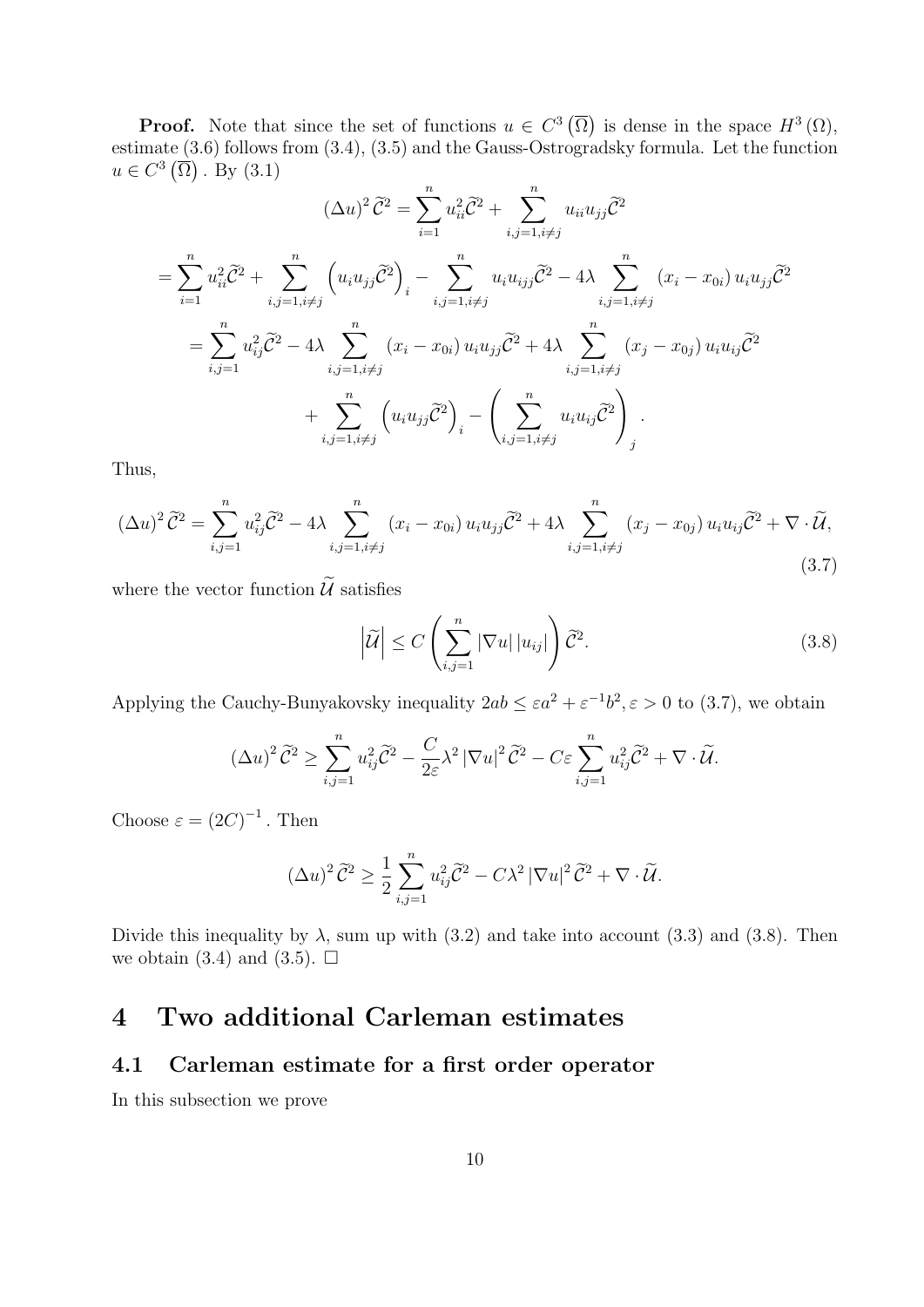**Lemma 4.1.** Let  $f \in C^2(\overline{\Omega})$  satisfy (1.8). Then there exist a positive constant  $C =$  $C\left(\Omega,x_0,\|f\|_{C^2\left(\overline{\Omega}\right)},\mu\left(x_0\right)\right)$  and a sufficiently large positive constant  $\lambda_0=\lambda_0$   $(\Omega,x_0,\mu\left(x_0\right))>$ 1 such that for all functions  $u \in C^1(\overline{\Omega})$  the following pointwise Carleman estimate is valid.

$$
\left(\sum_{i=1}^{n} u_i f_i\right)^2 \widetilde{C}^2 \ge C\lambda^2 u^2 \widetilde{C}^2 + \nabla \cdot W_1,
$$
\n(4.1)

where the vector function  $W_1$  satisfies

$$
|W_1| \le C\lambda u^2 \tilde{C}^2. \tag{4.2}
$$

Remark 4.1. A similar Carleman estimate can be found in [16], [17]. However, in [16] the term  $C\lambda u^2\tilde{C}^2$  is used instead of  $C\lambda^2 u^2\tilde{C}^2$ . This additional power of the large parameter  $\lambda$  is crucial for the proof of Theorem 1: compare (5.30) and (5.32) with (5.33).

**Proof.** Denote  $\widetilde{u} = u\widetilde{c}$ . Then

$$
u_i = (\widetilde{u}_i - 2\lambda (x_i - x_{0i}) \widetilde{u}) \widetilde{C}^{-1}.
$$

Hence,

$$
\left(\sum_{i=1}^{n} u_i f_i\right)^2 \tilde{C}^2 = \left[\sum_{i=1}^{n} \tilde{u}_i f_i - 2\lambda (x - x_0, \nabla f) \tilde{u}\right]^2
$$
  
\n
$$
\geq -4\lambda \sum_{i=1}^{n} \tilde{u}_i \tilde{u} f_i (x - x_0, \nabla f) + 4\lambda^2 (x - x_0, \nabla f)^2 \tilde{u}^2
$$
  
\n
$$
= \sum_{i=1}^{n} \left[-2\lambda \tilde{u}^2 f_i \cdot (x - x_0, \nabla f)\right]_i + 2\lambda \tilde{u}^2 \sum_{i=1}^{n} \left[f_i \cdot (x - x_0, \nabla f)\right]_i + 4\lambda^2 (x - x_0, \nabla f)^2 \tilde{u}^2.
$$

Hence, for a sufficiently large  $\lambda_0$  and  $\lambda \geq \lambda_0$ , by (1.8) we can absorb the second term into the third term to obtain

$$
\left(\sum_{i=1}^n u_i f_i\right)^2 \widetilde{C}^2 \ge \mu^2(x_0) \lambda^2 u^2 \widetilde{C}^2 + \nabla \cdot W_1,
$$

where the vector function W satisfies estimate (4.2).  $\Box$ 

### 4.2 Carleman estimate for a third order operator

**Lemma 4.2.** Let the function  $f \in C^2(\overline{\Omega})$  satisfy condition (1.8). Then there exist a positive constant  $C=C\left(\Omega,x_0,\|f\|_{C^{3}\left(\overline{\Omega}\right)},\mu\left(x_0\right)\right)$  and a sufficiently large positive constant  $\lambda_0 = \lambda_0 (\Omega, x_0, \mu(x_0)) > 1$  such that for all functions  $u \in C^3(\overline{\Omega})$  the following pointwise Carleman estimate is valid:

$$
\left[\Delta\left(\nabla u\cdot\nabla f\right)\right]^2\tilde{\mathcal{C}}^2 \ge C\lambda \sum_{i,j=1}^n u_{ij}^2\tilde{\mathcal{C}}^2 + C\lambda^3\left(\left|\nabla u\right|^2 + \lambda^2 u^2\right)\tilde{\mathcal{C}}^2 + \nabla\cdot W_2,\tag{4.3}
$$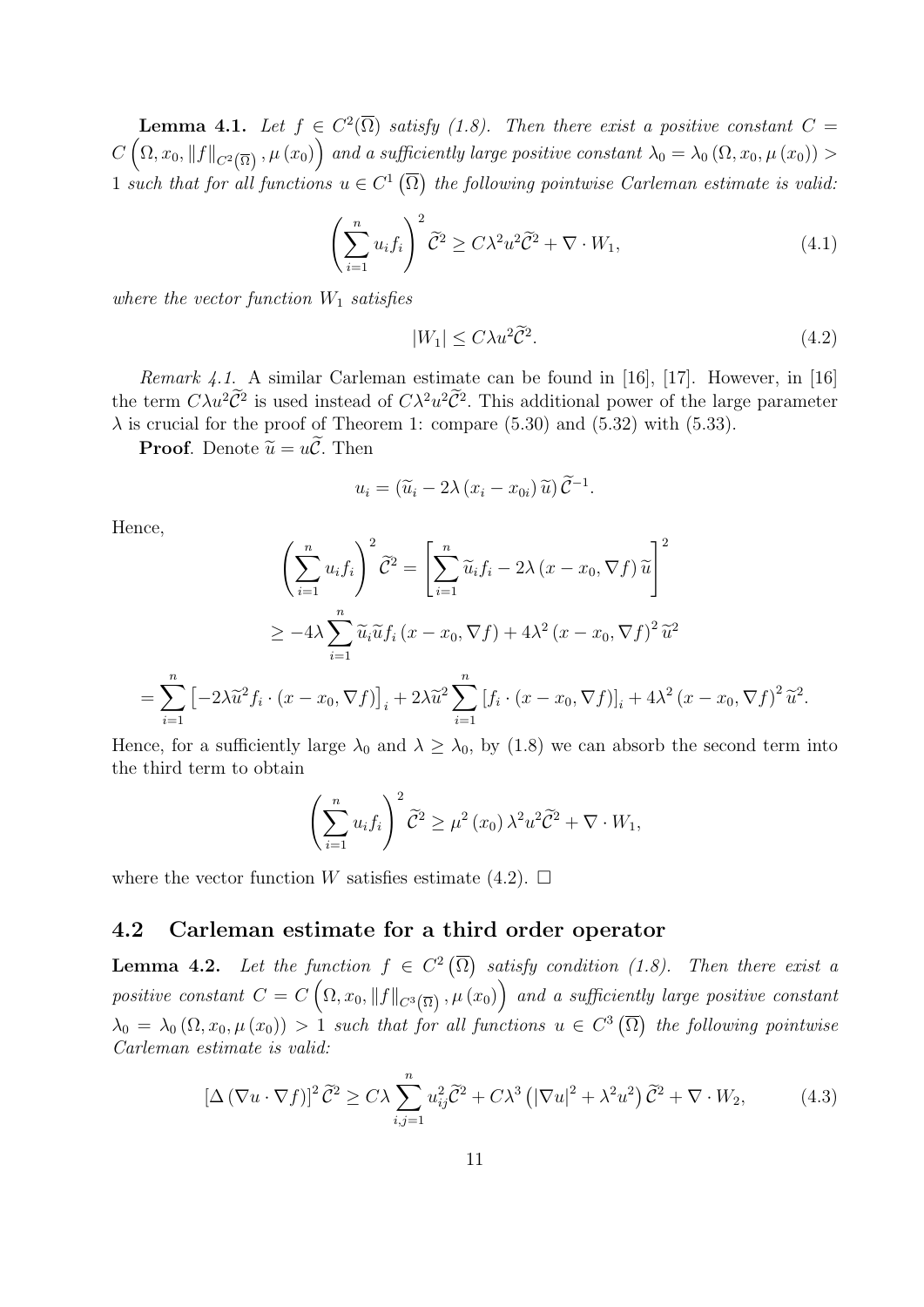where the vector function  $W_2$  satisfies

$$
|W_2| \leq C\lambda \sum_{i,j=1}^n u_{ij}^2 \widetilde{\mathcal{C}}^2 + C\lambda^3 \left( |\nabla u|^2 + \lambda^2 u^2 \right) \widetilde{\mathcal{C}}^2. \tag{4.4}
$$

In particular,

$$
\int_{\Omega} \left[ \Delta \left( \nabla u \cdot \nabla f \right) \right]^2 \tilde{C}^2 \ge C\lambda \sum_{i,j=1}^n \int_{\Omega} u_{ij}^2 \tilde{C}^2 dx + C\lambda^2 \int_{\Omega} \left( \left| \nabla u \right|^2 + \lambda^2 u^2 \right) \tilde{C}^2 dx \tag{4.5}
$$

for all real valued functions  $u \in H^3(\Omega)$  satisfying

$$
u \mid_{\partial\Omega} = \frac{\partial^k u}{\partial \nu^k} \mid_{\partial\Omega} = 0, \quad k = 1, 2.
$$

**Proof.** Again, since the set of functions  $u \in C^3(\overline{\Omega})$  is dense in the space  $H^3(\Omega)$ , inequality (4.5) follows from (4.3), (4.4) and the Gauss-Ostrogradsky formula. We have

$$
\left[\Delta \left(\nabla u \cdot \nabla f\right)\right]^2 \tilde{C}^2 = \left\{ \sum_{i=1}^n \left[ \left(\Delta u\right)_i \cdot f_i + 2\nabla \left(u_i\right) \cdot \nabla \left(f_i\right) + u_i \cdot \left(\Delta f\right)_i \right] \right\}^2 \tilde{C}^2
$$
  

$$
\geq \frac{1}{2} \left[ \sum_{i=1}^n \left(\Delta u\right)_i \cdot f_i \right]^2 \tilde{C}^2 - C \sum_{i,j=1}^n u_{ij}^2 \tilde{C}^2 - C \left| \nabla u \right|^2 \tilde{C}^2.
$$

Applying Lemma 4.1 to the first term, we obtain

$$
[\Delta (\nabla u \cdot \nabla f)]^2 \tilde{C}^2 \ge C\lambda^2 (\Delta u)^2 \tilde{C}^2 + \nabla \cdot W_1
$$

$$
-C \sum_{i,j=1}^n u_{ij}^2 \tilde{C}^2 - C |\nabla u|^2 \tilde{C}^2.
$$

The rest of the proof follows from Lemma 3.2.  $\Box$ 

# 5 Completion of the proof of Theorem 1

Recall that the number  $c^2 \in (c^2(x_0) - \delta, c^2(x_0) - \delta/2)$ . Choose a sufficiently small positive number  $\sigma$  such that  $c^2 + 3\sigma \in (c^2(x_0) - \delta, c^2(x_0) - \delta/2)$ . Obviously,  $G_{c^2+3\sigma} \subset G_{c^2+2\sigma} \subset G$  $G_{c^2+\sigma} \subset G_{c^2}$ . Conditions (2.26) and (2.27) imply that  $G_{c^2+3\sigma} \neq \emptyset$ ,

$$
\Omega \times (0,\xi) = Q_{\xi} \subset G_{c^2+3\sigma} \tag{5.1}
$$

and

$$
G_{c^2+3\sigma} \cap \{t=T\} = G_{c^2} \cap \{t=T\} = \varnothing.
$$

Also,

$$
\mathcal{C}^{2}(x,t) \begin{cases} \geq \exp\left[2\lambda\left(c^{2}+3\sigma\right)\right], \text{ if } (x,t) \in G_{c^{2}+3\sigma}, \\ \leq \exp\left[2\lambda\left(c^{2}+2\sigma\right)\right], \text{ if } (x,t) \in G_{c^{2}}\backslash G_{c^{2}+2\sigma}. \end{cases}
$$
(5.2)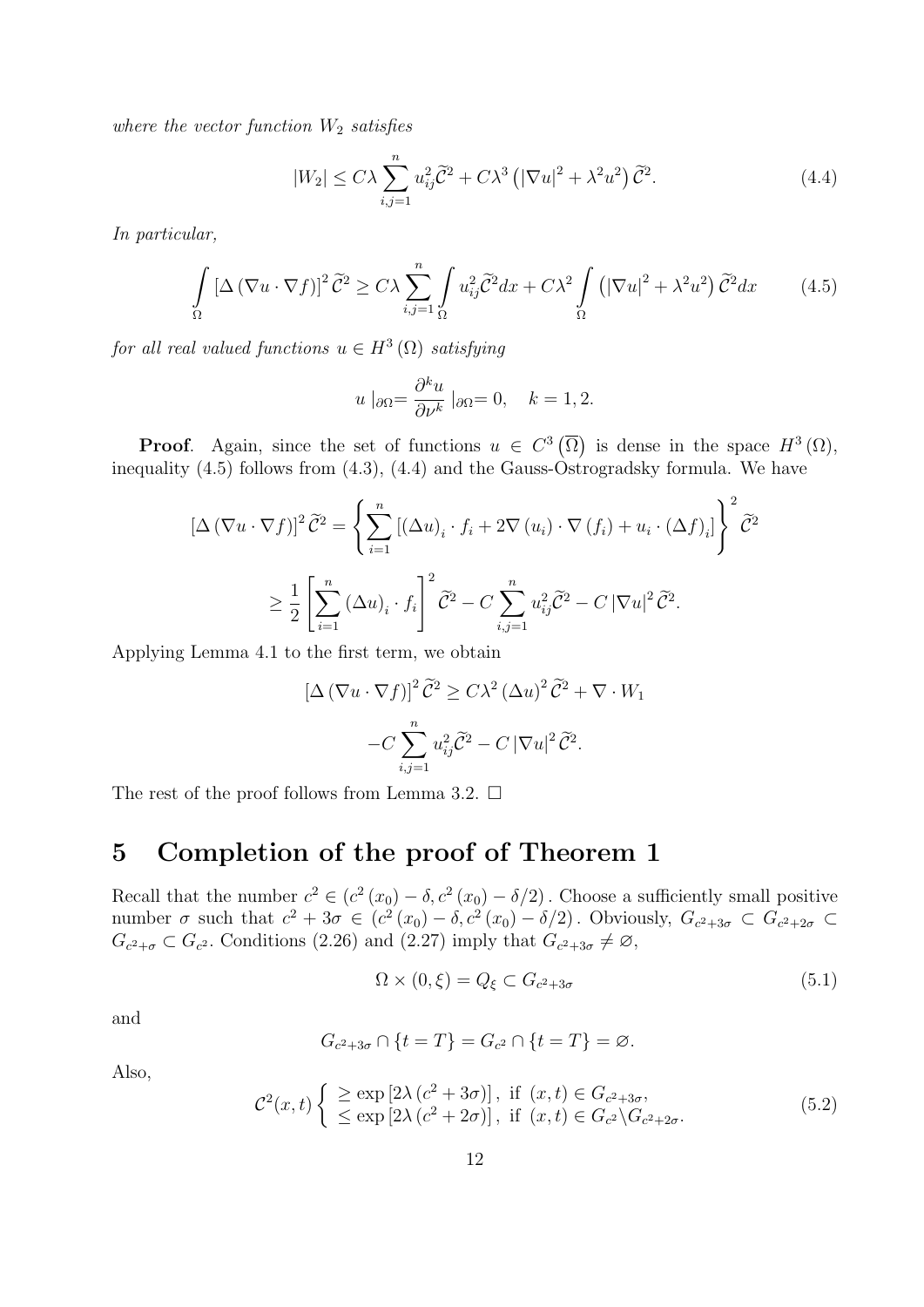Introduce the cut-off function  $\chi_{\sigma}(x,t) \in C^3(\overline{Q}_T)$  such that

$$
\chi_{\sigma}(x,t) = \begin{cases} 1, & \text{if } (x,t) \in G_{c^2+2\sigma}, \\ 0, & \text{if } (x,t) \in G_{c^2} \backslash G_{c^2+\sigma}, \\ \text{between 0 and 1 otherwise.} \end{cases}
$$
(5.3)

Denote  $\overline{v}(x,t) = \chi_{\sigma}(x,t) \cdot v(x,t)$ . Then (2.29) and (5.2) imply that

$$
\overline{v} \mid_{\partial_1 G_{c^2}} = \overline{v}_t \mid_{\partial_1 G_{c^2}} = |\nabla \overline{v}| \mid_{\partial_1 G_{c^2}} = 0. \tag{5.4}
$$

By (5.1) and (5.3),  $\chi_{\sigma}(x,t) = 1$  for  $(x,t) \in \Omega \times (0,\xi)$ . Hence,  $\overline{v}(x,0) = v(x,0)$  and  $\overline{v}_t(x,0) =$  $v_t(x, 0)$ . Multiplying (2.15)-(2.18) by the function  $\chi_{\sigma}(x, t)$ , using  $\chi_{\sigma}v_{tt} = \overline{v}_{tt} - 2\chi_{\sigma t}v_t - \chi_{\sigma t}v_t$ and similar formulas for  $\chi_{\sigma} \Delta v$  and  $\chi_{\sigma} v_i$ , we obtain

$$
p_1^{-1}\overline{v}_{tt} = \Delta \overline{v} - \nabla (\ln p_1) \cdot \nabla \overline{v} - \left(\frac{\Delta p_1}{p_1} - \frac{|\nabla p_1|^2}{p_1^2}\right) \overline{v}
$$
(5.5)

$$
+2p_1^{-1} \cdot \chi_{\sigma t} \cdot v_t + p_1^{-1} \cdot \chi_{\sigma t t} \cdot v - 2\nabla \chi_{\sigma} \cdot \nabla v - \Delta \chi_{\sigma} \cdot v + (\nabla (\ln p_1) \cdot \nabla \chi_{\sigma}) \cdot v
$$

$$
+ \chi_{\sigma} h^{(2)} \Delta q + \sum_{i=1}^n \chi_{\sigma} h^{(1i)} q_i + \chi_{\sigma} h^{(0)} q \quad \text{in } Q_T,
$$

$$
\overline{v}(x, 0) = 0,
$$
(5.6)

$$
\overline{v}_t(x,0) = v_t(x,0) = p_1^2 \Delta (\nabla q \cdot \nabla f) + \sum_{i,j=1}^n \alpha^{(ij)} q_{ij} + \sum_{i=1}^n \alpha^{(i)} q_i + \alpha^{(0)} q,\tag{5.7}
$$

$$
\overline{v}|_{S_T} = \chi_{\sigma} \cdot \widetilde{g}(x,t), \quad \frac{\partial \overline{v}}{\partial \nu}|_{S_T} = \chi_{\sigma} \cdot \widetilde{h}(x,t) + \frac{\partial \chi_{\sigma}}{\partial \nu} \cdot \widetilde{g}(x,t).
$$
 (5.8)

Also, denote  $\overline{w}(x,t) = \chi_{\sigma}(x,t) \cdot w(x,t)$ . Hence, functions

$$
\overline{v}, \overline{w} \in C^{2}(\overline{Q}_{T}). \tag{5.9}
$$

Using  $(2.22)-(2.24)$ , we obtain similarly to  $(5.5)-(5.8)$ 

$$
p_1^{-1}\overline{w}_{tt} = \Delta \overline{w} - \nabla (\ln p_1) \cdot \nabla \overline{w} - \left(\frac{\Delta p_1}{p_1} - \frac{|\nabla p_1|^2}{p_1^2}\right) \overline{w}
$$
(5.10)

$$
+2p_1^{-1} \cdot \chi_{\sigma t} \cdot w_t + p_1^{-1} \cdot \chi_{\sigma tt} \cdot w - 2\nabla \chi_{\sigma} \cdot \nabla w - \Delta \chi_{\sigma} \cdot w + w \cdot \nabla (\ln p_1) \cdot \nabla \chi_{\sigma}
$$

$$
+ h_t^{(2)} \chi_{\sigma} \Delta q + \sum_{i=1}^n \chi_{\sigma} h_t^{(1i)} q_i + \chi_{\sigma} h_t^{(0)} q \quad \text{in } Q_T,
$$

$$
\overline{w}_t(x, 0) = 0,
$$
(5.11)

$$
\overline{w}|_{S_T} = \chi_{\sigma} \cdot \widetilde{g}_t(x, t), \quad \frac{\partial \overline{w}}{\partial \nu}|_{S_T} = \chi_{\sigma} \cdot \widetilde{h}_t(x, t) + \frac{\partial \chi_{\sigma}}{\partial \nu} \cdot \widetilde{g}_t(x, t).
$$
 (5.12)

Note that by (5.3) the derivatives  $\chi_{\sigma t} = \chi_{\sigma t} = \chi_{\sigma i} = \chi_{\sigma ij} = 0$  in  $G_{c^2+2\sigma}$ . Also, when applying the method of Carleman estimates, it is often convenient to replace differential equations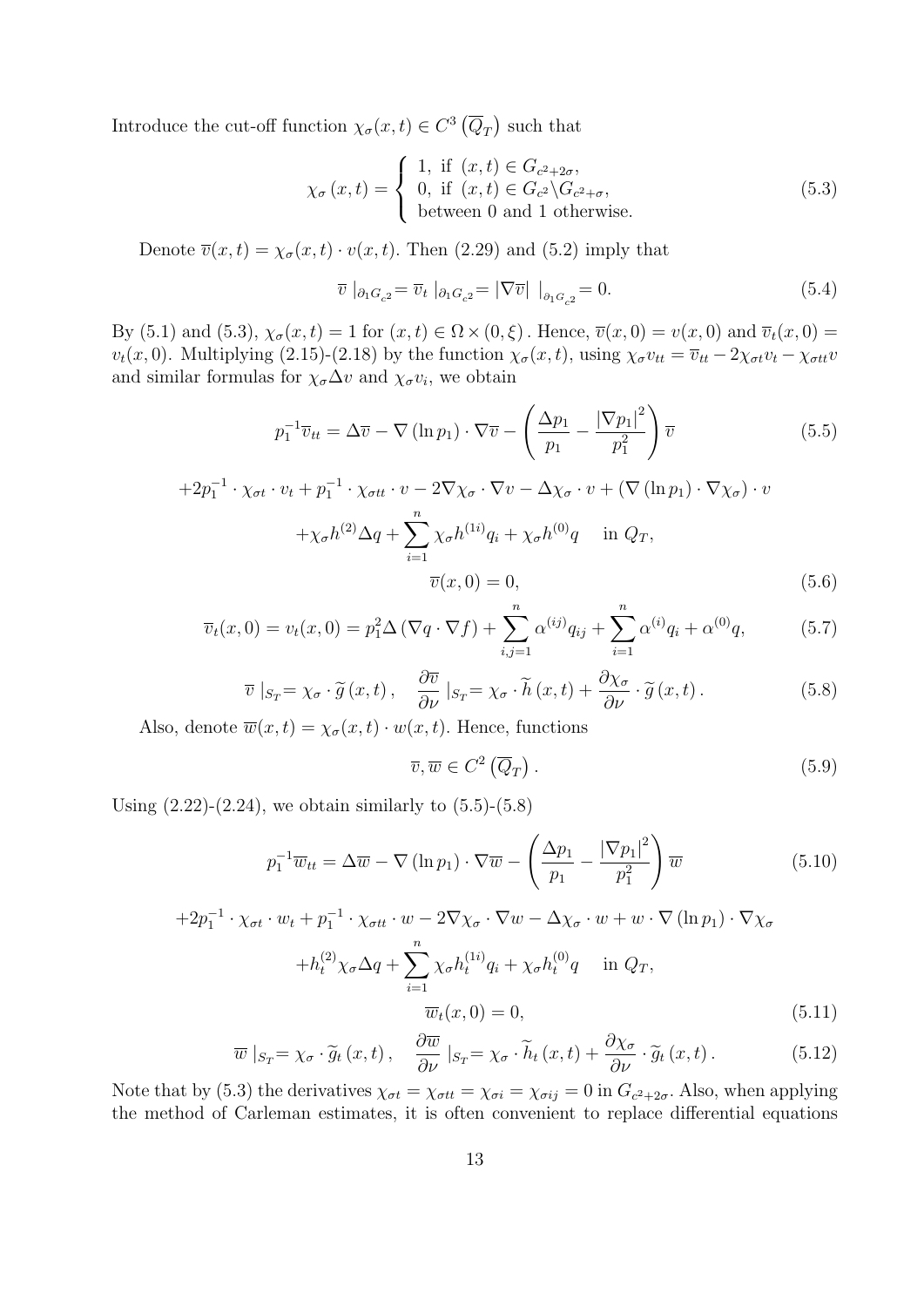with differential inequalities, for brevity, see, e.g., [11], Chapters 2 and 3. Thus, we obtain from  $(1.5)$ ,  $(2.19)-(2.21)$  and  $(5.5)-(5.8)$ 

$$
\left|p^{-1}(x)\overline{v}_{tt} - \Delta \overline{v}\right| \le N\left(\left|\nabla \overline{v}\right| + \left|\overline{v}\right| + \left|\Delta q\right| + \left|\nabla q\right| + \left|q\right|\right) \tag{5.13}
$$

$$
+N\left(1-\chi_{\sigma}\right)\left(\left|\nabla v\right|+\left|v_{t}\right|+\left|v\right|\right)\ \text{in }Q_{T},
$$

$$
\overline{v}(x,0) = 0,\t\t(5.14)
$$

$$
|\overline{v}_t(x,0)| = |v_t(x,0)| \ge a^{-2} |\Delta (\nabla q \cdot \nabla f)| - N \left(\sum_{i,j=1}^n |q_{ij}| + |\nabla q| + |q|\right),\tag{5.15}
$$

$$
\overline{v}|_{S_T} = \chi_{\sigma} \cdot \widetilde{g}(x,t), \quad \frac{\partial \overline{v}}{\partial \nu}|_{S_T} = \chi_{\sigma} \cdot \widetilde{h}(x,t) + \frac{\partial \chi_{\sigma}}{\partial \nu} \cdot \widetilde{g}(x,t).
$$
 (5.16)

Also, relations  $(5.10)-(5.12)$  lead to

$$
\left| p^{-1}(x)\overline{w}_{tt} - \Delta \overline{w} \right| \le N \left( \left| \nabla \overline{w} \right| + \left| \overline{w} \right| + \left| \Delta q \right| + \left| \nabla q \right| + \left| q \right| \right) \tag{5.17}
$$

$$
+N\left(1-\chi_{\sigma}\right)\left(\left|\nabla\overline{w}\right|+\left|\overline{w}_t\right|+\left|\overline{w}\right|\right) \quad \text{in } Q_T,
$$
  

$$
\overline{w}_t(x,0)=0,
$$
 (5.18)

$$
\overline{w}|_{S_T} = \chi_{\sigma} \cdot \widetilde{g}_t(x, t), \frac{\partial \overline{w}}{\partial \nu}|_{S_T} = \chi_{\sigma} \cdot \widetilde{h}_t(x, t) + \frac{\partial \chi_{\sigma}}{\partial \nu} \cdot \widetilde{g}_t(x, t).
$$
\n(5.19)

Multiply the both sides of (5.13) by the CWF  $\mathcal{C}(x,t)$ , square and integrate over the domain  $G_{c^2}$ . Applying Lemma 2.1, (5.4), (5.9), (5.14) and the Gauss-Ostrogradsky formula, we obtain for  $\lambda \geq \lambda_0 (\Omega, x_0, \eta) > 1$ 

$$
N \int_{S_T} \left(\tilde{g}^2 + |\nabla \tilde{g}|^2 + \tilde{g}_t^2 + \tilde{h}^2\right) \mathcal{C}^2 dS + N \int_{G_{c^2} \setminus G_{c^2 + 2\sigma}} \left(|\nabla v|^2 + v_t^2 + v^2\right) \mathcal{C}^2 dxdt
$$
  
+
$$
N \int_{G_{c^2}} \left(|\nabla \overline{v}|^2 + \overline{v}^2\right) \mathcal{C}^2 dxdt + N \int_{G_{c^2}} \left(|\Delta q|^2 + |\nabla q|^2 + q^2\right) \mathcal{C}^2 dxdt \qquad (5.20)
$$
  

$$
\geq C\lambda \int_{G_{c^2}} \left(|\nabla \overline{v}|^2 + \overline{v}_t^2 + \lambda^2 \overline{v}^2\right) \mathcal{C}^2 dxdt.
$$

Choose a sufficiently large  $\lambda_1 = \lambda_1 (\Omega, x_0, \eta, N) > \lambda_0 (\Omega, x_0, \eta)$ , and set below  $\lambda \geq \lambda_1$ . Since  $G_{c^2+2\sigma} \subset G_{c^2}$  and  $\overline{v}(x,t) = v(x,t)$  in  $G_{c^2+2\sigma}$ , (5.20) leads to

$$
N \int_{S_T} \left(\tilde{g}^2 + |\nabla \tilde{g}|^2 + \tilde{g}_t^2 + \tilde{h}^2\right) \mathcal{C}^2 dS + N \int_{G_{c^2} \setminus G_{c^2 + 2\sigma}} \left(|\nabla v|^2 + v_t^2 + v^2\right) \mathcal{C}^2 dxdt
$$
  
+
$$
N \int_{G_{c^2}} \left(|\Delta q|^2 + |\nabla q|^2 + q^2\right) \mathcal{C}^2 dxdt
$$
  

$$
\geq C\lambda \int_{G_{c^2 + 2\sigma}} \left(|\nabla v|^2 + v_t^2 + \lambda^2 v^2\right) \mathcal{C}^2 dxdt.
$$
 (5.21)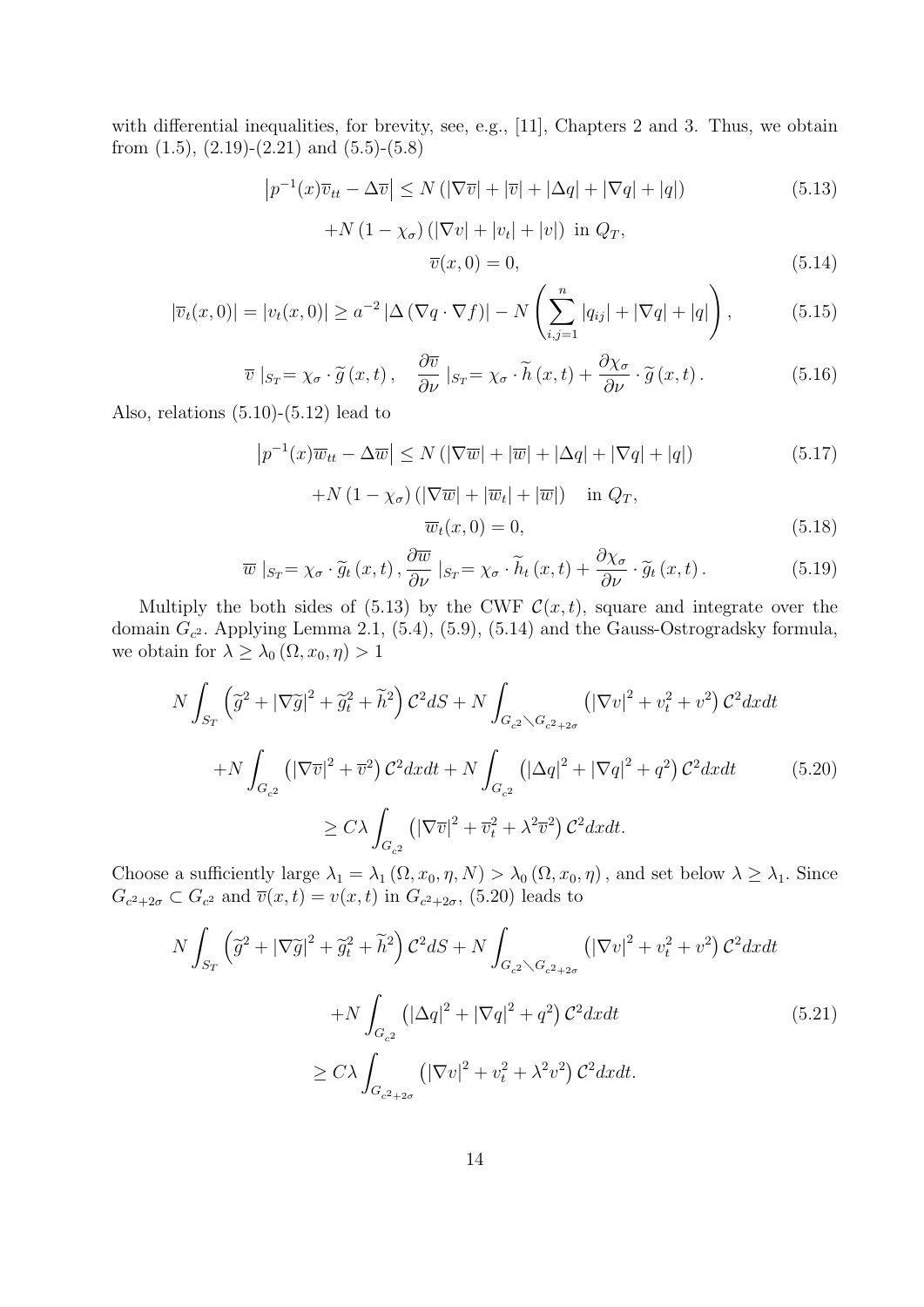Similarly we obtain from (5.17)-(5.19)

$$
N \int_{S_T} \left(\tilde{g}_t^2 + |\nabla \tilde{g}_t|^2 + \tilde{g}_{tt}^2 + \tilde{h}_t^2\right) \mathcal{C}^2 dS + N \int_{G_{c^2} \setminus G_{c^2+2\sigma}} \left(|\nabla w|^2 + w_t^2 + w^2\right) \mathcal{C}^2 dx dt
$$
  
+
$$
N \int_{G_{c^2}} \left(|\Delta q|^2 + |\nabla q|^2 + q^2\right) \mathcal{C}^2 dx dt
$$
  

$$
\geq C\lambda \int_{G_{c^2+2\sigma}} \left(|\nabla w|^2 + w_t^2 + \lambda^2 w^2\right) \mathcal{C}^2 dx dt.
$$
 (5.22)

For each  $x \in \Omega$ , denote

$$
t_{c^2+2\sigma}(x) = \frac{\sqrt{|x-x_0|^2 - (c^2 + 2\sigma)}}{\sqrt{\eta}}.
$$

Then

$$
\int_{G_{c^2+2\sigma}} s(x,t)dxdt = \int_{\Omega} \left[ \int_{0}^{t_{c^2+2\sigma}(x)} s(x,t)dt \right] dx, \quad \forall s \in C \left( \overline{G_{c^2+2\sigma}} \right). \tag{5.23}
$$

Hence,

$$
\int_{G_{c^2}} \left( |\Delta q|^2 + |\nabla q|^2 + q^2 \right) C^2 dx dt = \int_{G_{c^2} \setminus G_{c^2+2\sigma}} \left( |\Delta q|^2 + |\nabla q|^2 + q^2 \right) C^2 dx dt
$$
\n
$$
+ \int_{G_{c^2+2\sigma}} \left( |\Delta q|^2 + |\nabla q|^2 + q^2 \right) C^2 dx dt
$$
\n
$$
= \int_{G_{c^2} \setminus G_{c^2+2\sigma}} \left( |\Delta q|^2 + |\nabla q|^2 + q^2 \right) C^2 dx dt \qquad (5.24)
$$
\n
$$
+ \int_{\Omega} \int_{0}^{\xi} \left( |\Delta q|^2 + |\nabla q|^2 + q^2 \right) (x) C^2 dt dx + \int_{\Omega} \int_{\xi}^{t_{c^2+2\sigma}(x)} \left( |\Delta q|^2 + |\nabla q|^2 + q^2 \right) (x) C^2 dt dx.
$$

Note that

$$
\int_{\Omega} \int_{0}^{\xi} \left( |\Delta q|^{2} + |\nabla q|^{2} + q^{2} \right) (x) \mathcal{C}^{2} dt dx + \int_{\Omega} \int_{\xi}^{t_{c^{2}+2\sigma}(x)} \left( |\Delta q|^{2} + |\nabla q|^{2} + q^{2} \right) (x) \mathcal{C}^{2} dt dx \quad (5.25)
$$
\n
$$
= \int_{\Omega} \left( |\Delta q|^{2} + |\nabla q|^{2} + q^{2} \right) (x) \left( \int_{0}^{\xi} \mathcal{C}^{2} dt \right) dx + \int_{\Omega} \left( |\Delta q|^{2} + |\nabla q|^{2} + q^{2} \right) (x) \left( \int_{\xi}^{t_{c^{2}+2\sigma}(x)} \mathcal{C}^{2} dt \right) dx.
$$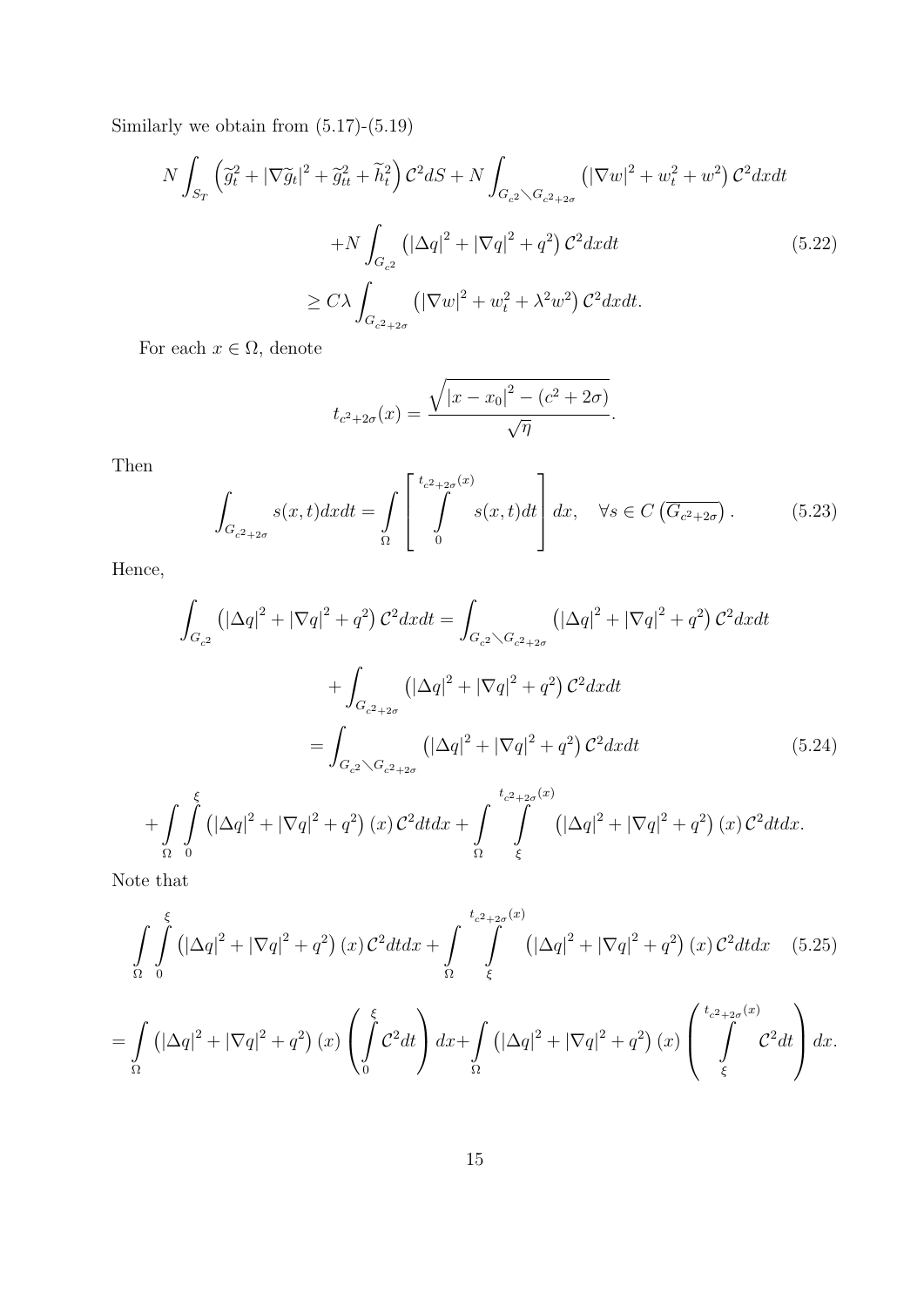Also, since the function  $\theta(t) = \exp(-2\lambda \eta t^2)$  is decreasing for  $t > 0$ , we have

$$
t_{c^2+2\sigma}(x)
$$
  
\n
$$
\int_{\xi}^{t_{c^2+2\sigma}(x)} C^2 dt = \exp(2\lambda |x - x_0|^2) \int_{\xi}^{t_{c^2+2\sigma}(x)} \exp(-2\lambda \eta t^2) dt
$$
  
\n
$$
\leq (t_{c^2+2\sigma}(x) - \xi) \exp(2\lambda |x - x_0|^2) \exp(-2\lambda \eta \xi^2)
$$
  
\n
$$
= (t_{c^2+2\sigma}(x) - \xi) \exp(2\lambda |x - x_0|^2) \xi^{-1} \int_{0}^{\xi} \exp(-2\lambda \eta \xi^2) dt
$$
  
\n
$$
\leq (t_{c^2+2\sigma}(x) - \xi) \exp(2\lambda |x - x_0|^2) \xi^{-1} \int_{0}^{\xi} \exp(-2\lambda \eta t^2) dt \leq N \int_{0}^{\xi} C^2 dt.
$$

Hence, (5.24) and (5.25) imply that

$$
\int_{G_{c^2}} \left( |\Delta q|^2 + |\nabla q|^2 + q^2 \right) \mathcal{C}^2 dx dt \le \int_{G_{c^2} \setminus G_{c^2 + 2\sigma}} \left( |\Delta q|^2 + |\nabla q|^2 + q^2 \right) \mathcal{C}^2 dx dt \qquad (5.26)
$$
\n
$$
+ N \int_{Q_{\xi}} \left( |\Delta q|^2 + |\nabla q|^2 + q^2 \right) (x) \mathcal{C}^2 dx dt.
$$

Note that

$$
\mathcal{C}^2(x,t) \le \exp\left[2\lambda \left(c^2 + 2\sigma\right)\right] \text{ in } G_{c^2} \diagdown G_{c^2 + 2\sigma}.
$$
 (5.27)

Hence, applying (5.23), we obtain

$$
\int_{G_{c^2}\setminus G_{c^2+2\sigma}} \left( |\Delta q|^2 + |\nabla q|^2 + q^2 \right) C^2 dx dt
$$
\n
$$
\leq \exp \left[ 2\lambda \left( c^2 + 2\sigma \right) \right] \int_{G_{c^2}\setminus G_{c^2+2\sigma}} \left( |\Delta q|^2 + |\nabla q|^2 + q^2 \right) dx dt
$$
\n
$$
\leq \exp \left[ 2\lambda \left( c^2 + 2\sigma \right) \right] \int_{G_{c^2}} \left( |\Delta q|^2 + |\nabla q|^2 + q^2 \right) dx dt
$$
\n
$$
= \exp \left[ 2\lambda \left( c^2 + 2\sigma \right) \right] \int_{\Omega} \left( |\Delta q|^2 + |\nabla q|^2 + q^2 \right) dx \int_0^{t_{c^2}(x)} dt
$$
\n
$$
\leq N \exp \left[ 2\lambda \left( c^2 + 2\sigma \right) \right] \int_{\Omega} \left( |\Delta q|^2 + |\nabla q|^2 + q^2 \right) dx \int_0^{\xi} dt
$$
\n
$$
= N \exp \left[ 2\lambda \left( c^2 + 2\sigma \right) \right] \int_{Q_{\xi}} \left( |\Delta q|^2 + |\nabla q|^2 + q^2 \right) dx dt.
$$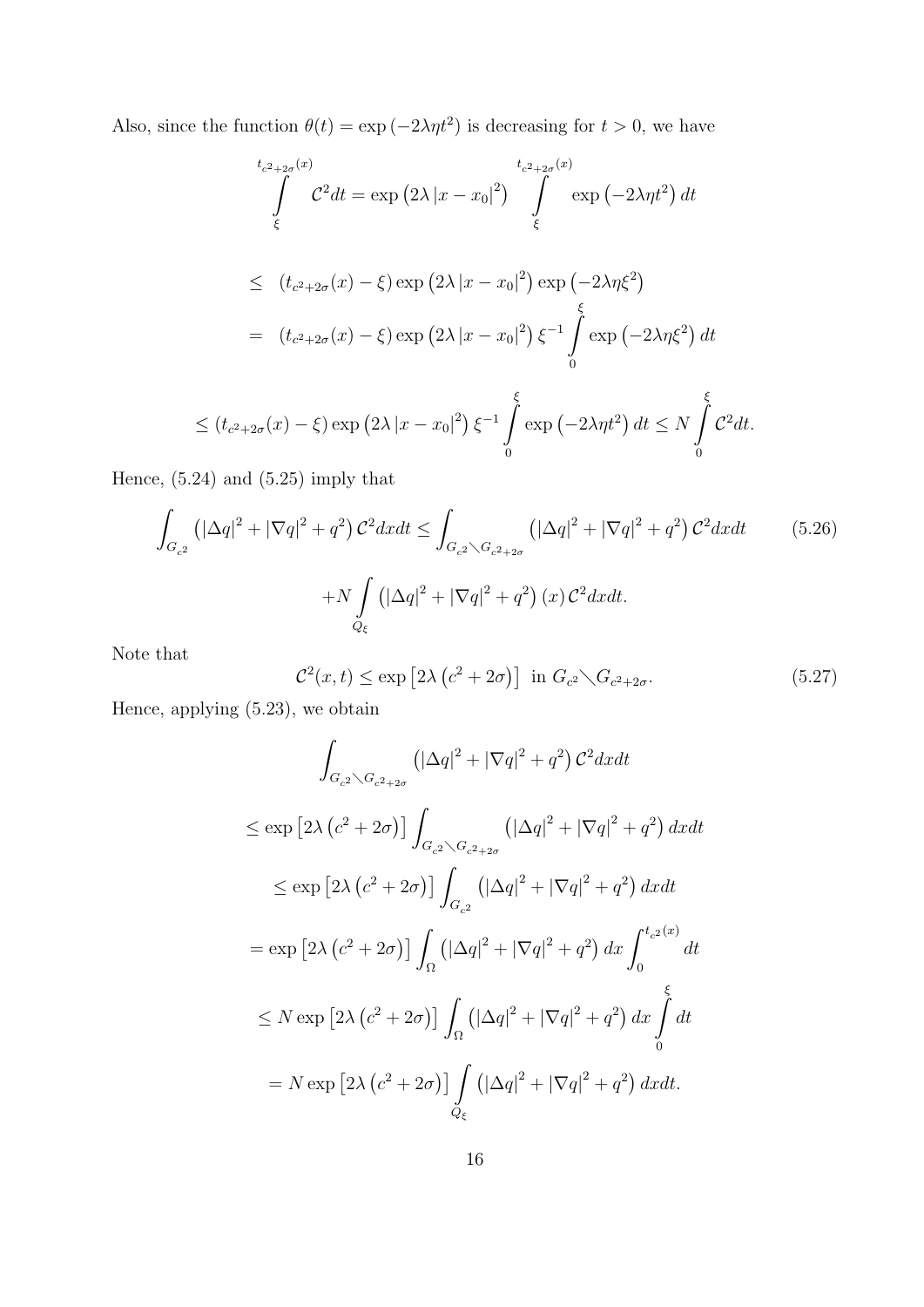Since

$$
\exp[2\lambda(c^2+2\sigma)] < \exp[2\lambda(c^2+3\sigma)] \leq C^2(x,t) \quad \text{in } Q_\xi,\tag{5.28}
$$

the latter estimate implies that

$$
\int_{G_{c^2} \setminus G_{c^2+2\sigma}} \left( |\Delta q|^2 + |\nabla q|^2 + q^2 \right) C^2 dx dt
$$
  

$$
\leq N \int_{Q_{\xi}} \left( |\Delta q|^2 + |\nabla q|^2 + q^2 \right) C^2 dx dt.
$$

This and (5.26) lead to

$$
\int_{G_{c^2}} \left( |\Delta q|^2 + |\nabla q|^2 + q^2 \right) \mathcal{C}^2 dx dt \le N \int_{Q_{\xi}} \left( |\Delta q|^2 + |\nabla q|^2 + q^2 \right) \mathcal{C}^2 dx dt. \tag{5.29}
$$

Using (5.21), (5.27) and (5.29), we obtain

$$
N \int_{S_T} \left( \tilde{g}^2 + |\nabla \tilde{g}|^2 + \tilde{g}_t^2 + \tilde{h}^2 \right) \mathcal{C}^2 dS + N \exp \left[ 2\lambda \left( c^2 + 2\sigma \right) \right] ||v||_{H^1(Q_T)}^2
$$
  
+
$$
N \int_{Q_\xi} \left( |\Delta q|^2 + |\nabla q|^2 + q^2 \right) \mathcal{C}^2 dx dt
$$
  

$$
\geq C\lambda \int_{G_{c^2+2\sigma}} \left( |\nabla v|^2 + v_t^2 + \lambda^2 v^2 \right) \mathcal{C}^2 dx dt.
$$
 (5.30)

Similarly, using  $(5.22)$ ,  $(5.27)$  and  $(5.29)$ , we obtain for the function w

$$
N \int_{S_T} \left( \tilde{g}_t^2 + |\nabla \tilde{g}_t|^2 + \tilde{g}_{tt}^2 + \tilde{h}_t^2 \right) \mathcal{C}^2 dS + N \exp \left[ 2\lambda \left( c^2 + 2\sigma \right) \right] \|w\|_{H^1(Q_T)}^2
$$
  
+
$$
N \int_{Q_\xi} \left( |\Delta q|^2 + |\nabla q|^2 + q^2 \right) \mathcal{C}^2 dx dt
$$
  

$$
\geq C\lambda \int_{G_{c^2+2\sigma}} \left( |\nabla w|^2 + w_t^2 + \lambda^2 w^2 \right) \mathcal{C}^2 dx dt.
$$
 (5.31)

We have

$$
v_t(x,t) = v_t(x,0) + \int_0^t v_{tt}(x,\tau)d\tau = v_t(x,0) + \int_0^t w_t(x,\tau)d\tau.
$$

Hence,

$$
v_t^2(x,t) \ge \frac{1}{2}v_t^2(x,0) - \left(\int_0^t w_t(x,\tau)d\tau\right)^2.
$$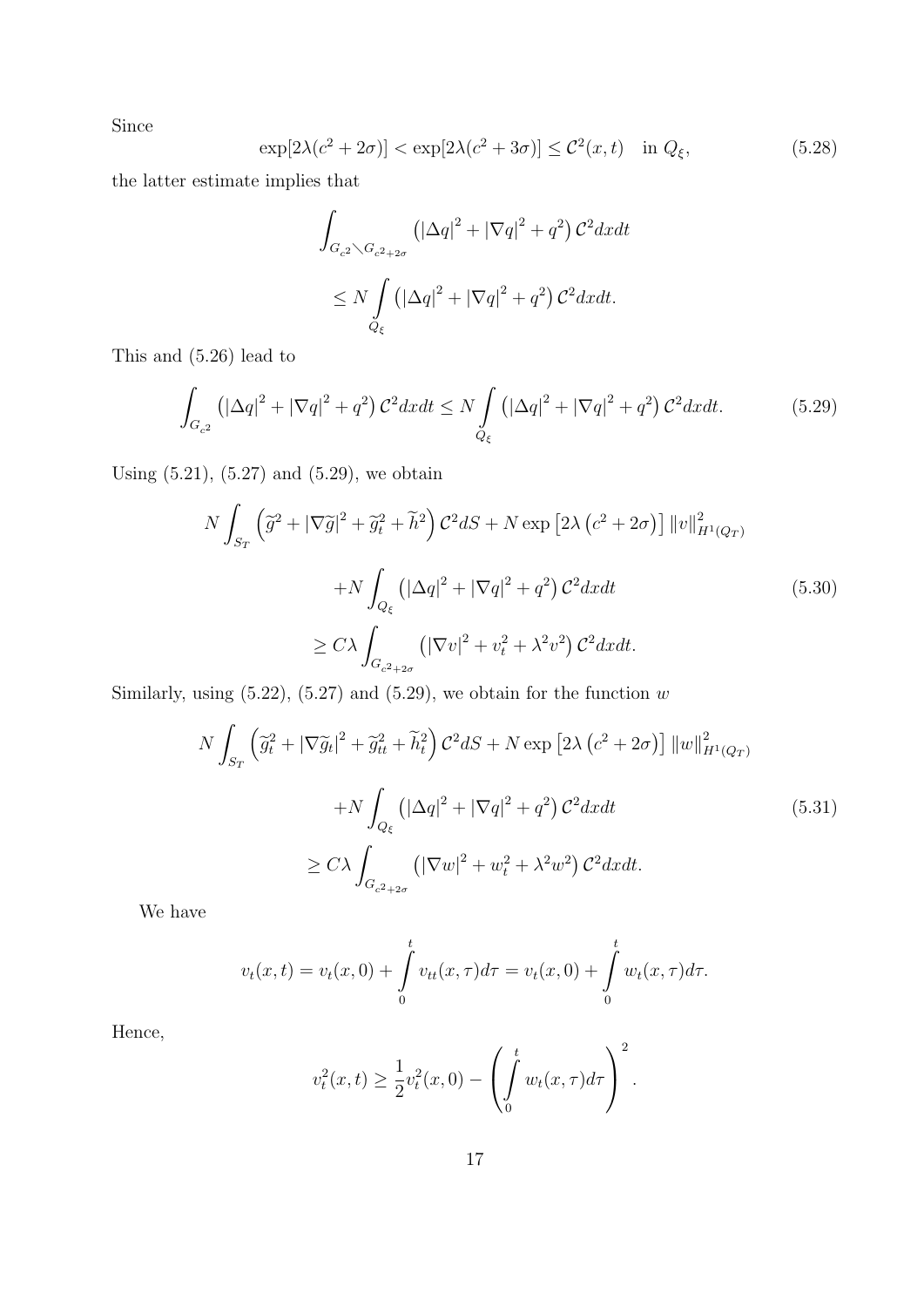This and (5.15) imply that

$$
v_t^2(x,t) \ge \frac{a^{-4}}{2} |\Delta (\nabla q \cdot \nabla f)|^2 - N \left( \sum_{i,j=1}^n q_{ij}^2 + |\nabla q|^2 + q^2 \right) - \left( \int_0^t w_t(x,\tau) d\tau \right)^2.
$$

Apply Lemma 2.2 to the last term to obtain:

$$
\int_{G_{c^2+2\sigma}} \left(\int_0^t w_t(x,\tau)d\tau\right)^2 \mathcal{C}^2 dxdt \le \frac{1}{\lambda \eta} \int_{G_{c^2+2\sigma}} w_t^2(x,\tau) \mathcal{C}^2 dxdt.
$$

Hence, using (5.29), we obtain

$$
\frac{C}{2}\lambda \int_{G_{c^2+2\sigma}} v_t^2 C^2 dx dt \ge N\lambda \int_{Q_{\xi}} |\Delta (\nabla q \cdot \nabla f)|^2 C^2 dx dt
$$
\n
$$
-N\lambda \int_{Q_{\xi}} \left(\sum_{i,j=1}^n q_{ij}^2 + |\nabla q|^2 + q^2\right) C^2 dx dt - N \int_{G_{c^2+2\sigma}} w_t^2 C^2 dx dt.
$$
\n(5.32)

Note that

$$
\int_{Q_{\xi}} |\Delta (\nabla q \cdot \nabla f)|^2 C^2 dxdt = \int_{0}^{\xi} \exp (-2\lambda \eta t^2) dt \int_{\Omega} |\Delta (\nabla q \cdot \nabla f)|^2 \widetilde{C}^2(x) dx.
$$

Also, by (1.6) and (2.13)

$$
q \mid_{\partial \Omega} = \frac{\partial^k q}{\partial \nu^k} \mid_{\partial \Omega} = 0, \quad k = 1, 2.
$$

Thus, Lemma 4.2 and (5.32) imply that

$$
\frac{C}{2}\lambda \int_{G_{c^2+2\sigma}} v_t^2 C^2 dx dt \ge N\lambda^2 \sum_{i,j=1}^n \int_{Q_\xi} q_{ij}^2 C^2 dx dt + N\lambda^3 \int_{Q_\xi} \left( |\nabla q|^2 + \lambda^2 q^2 \right) C^2 dx dt
$$

$$
-N \int_{G_{c^2+2\sigma}} w_t^2 C^2 dx dt.
$$

Therefore, (5.30) implies that

$$
N \int_{S_T} \left( \tilde{g}^2 + |\nabla \tilde{g}|^2 + \tilde{g}_t^2 + \tilde{h}^2 \right) C^2 dS + N \exp \left[ 2\lambda \left( c^2 + 2\sigma \right) \right] ||v||_{H^1(Q_T)}^2
$$
  

$$
\geq C\lambda \int_{G_{c^2 + 2\sigma}} \left( |\nabla v|^2 + v_t^2 + \lambda^2 v^2 \right) C^2 dx dt \tag{5.33}
$$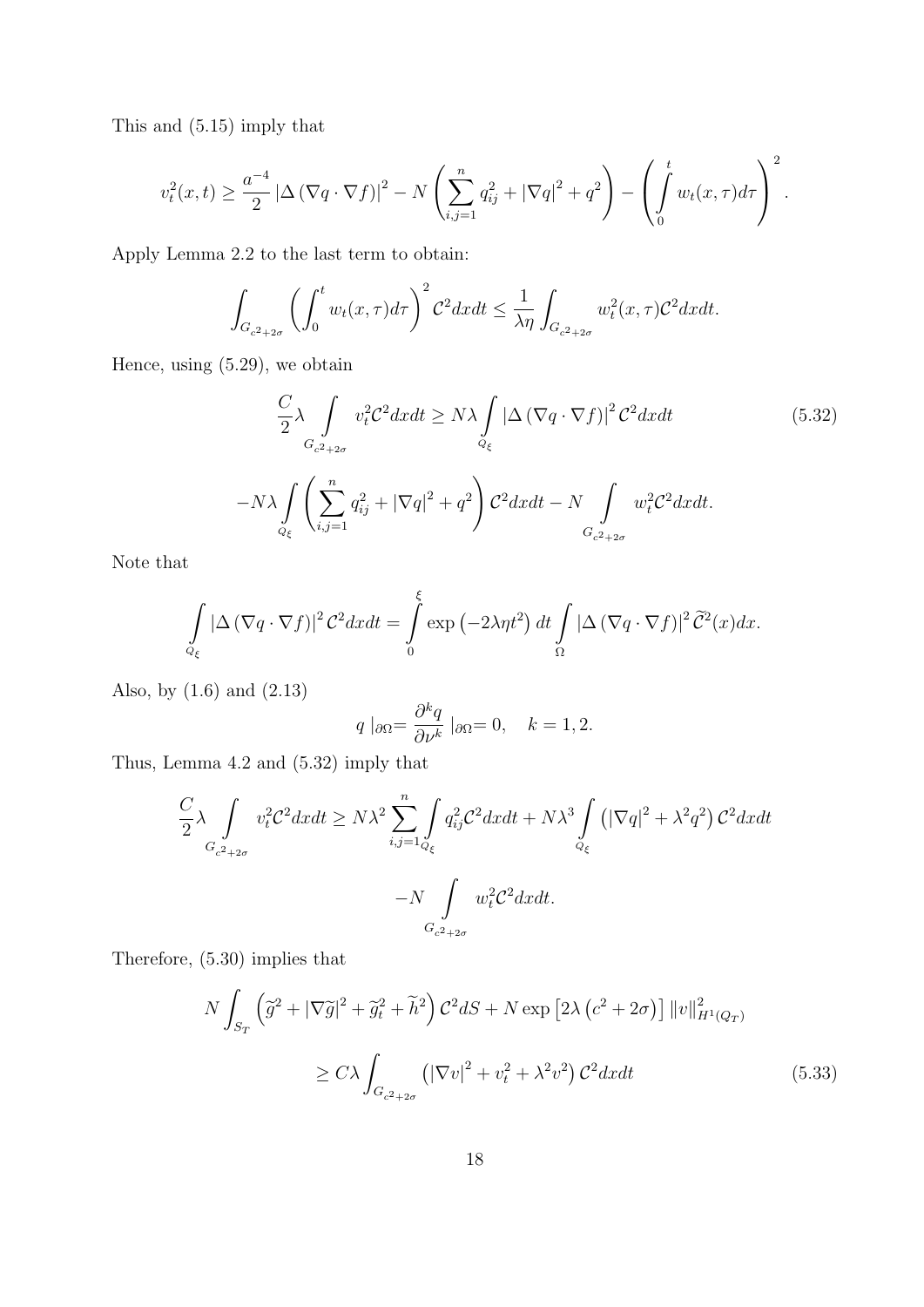$$
+N\lambda^2\sum_{i,j=1}^n\int\limits_{Q_\xi}q_{ij}^2\mathcal{C}^2dxdt+N\lambda^3\int\limits_{Q_\xi}\left(|\nabla q|^2+\lambda^2q^2\right)\mathcal{C}^2dxdt-N\int\limits_{G_{c^2+2\sigma}}w_t^2\mathcal{C}^2dxdt.
$$

Let  $d = d(x_0, \Omega) = \max_{x \in \overline{\Omega}} |x - x_0|^2$ . Then by  $(2.25) \mathcal{C}^2(x, t) \leq \exp(2\lambda d)$  in  $\overline{Q}_T$ . Hence, summing up (5.31) and (5.33) and taking into account (2.14), we obtain for  $\lambda \geq$  $\lambda_1$   $(\Omega, x_0, \eta, N)$ 

$$
Ne^{2\lambda d} \left( \|\widetilde{g}_t\|_{H^1(S_T)}^2 + \left\|\widetilde{h}_t\right\|_{L_2(S_T)}^2 \right) + N \exp \left[2\lambda \left(c^2 + 2\sigma\right) \right] \left( \|v\|_{H^1(Q_T)}^2 + \|w\|_{H^1(Q_T)}^2 \right)
$$
  
\n
$$
\geq C\lambda \int_{G_{c^2+2\sigma}} \left( |\nabla v|^2 + v_t^2 + |\nabla w|^2 + w_t^2 + \lambda^2 v^2 + \lambda^2 w^2 \right) C^2 dx dt
$$
  
\n
$$
+ N\lambda^2 \sum_{i,j=1}^n \int_{Q_\xi} q_{ij}^2 C^2 dx dt + N\lambda^3 \int_{Q_\xi} \left( |\nabla q|^2 + \lambda^2 q^2 \right) C^2 dx dt.
$$

Since by (5.1)  $Q_{\xi} \subset G_{c^2+3\sigma} \subset G_{c^2+2\sigma}$  and  $\mathcal{C}^2(x,t) \geq \exp[2\lambda(c^2+3\sigma)]$  in  $G_{c^2+3\sigma}$ , the latter estimate and (5.28) imply that

$$
Ne^{2\lambda d} \left( \|\widetilde{g}_t\|_{H^1(S_T)}^2 + \left\|\widetilde{h}_t\right\|_{L_2(S_T)}^2 \right) + N \exp \left[2\lambda \left(c^2 + 2\sigma\right) \right] \left( \|v\|_{H^1(Q_T)}^2 + \|w\|_{H^1(Q_T)}^2 \right)
$$
  

$$
\geq \lambda \exp \left[2\lambda \left(c^2 + 3\sigma\right) \right] \left( \|v\|_{H^1(G_{c^2 + 3\sigma})}^2 + \|w\|_{H^1(G_{c^2 + 3\sigma})}^2 \right)
$$

and

$$
Ne^{2\lambda d} \left( \|\widetilde{g}_t\|_{H^1(S_T)}^2 + \left\|\widetilde{h}_t\right\|_{L_2(S_T)}^2 \right) + N \exp \left[2\lambda \left(c^2 + 2\sigma\right) \right] \left( \|v\|_{H^1(Q_T)}^2 + \|w\|_{H^1(Q_T)}^2 \right)
$$
  

$$
\geq \lambda^2 \exp \left[2\lambda \left(c^2 + 3\sigma\right) \right] \|q\|_{H^2(\Omega)}^2.
$$

Dividing these inequalities respectively by  $\lambda \exp[2\lambda (c^2 + 3\sigma)]$  and  $\lambda^2 \exp[2\lambda (c^2 + 3\sigma)]$ , we obtain

$$
||v||_{H^{1}(G_{c^{2}+3\sigma})}^{2} + ||w||_{H^{1}(G_{c^{2}+3\sigma})}^{2} \leq N \exp\left[-2\lambda\sigma\right] \left(||v||_{H^{1}(Q_{T})}^{2} + ||w||_{H^{1}(Q_{T})}^{2}\right)
$$
(5.34)  
+
$$
N e^{2\lambda d} \left(||\widetilde{g}_{t}||_{H^{1}(S_{T})}^{2} + ||\widetilde{h}_{t}||_{L_{2}(S_{T})}^{2}\right)
$$

and

$$
||q||_{H^{2}(\Omega)}^{2} \leq N \exp[-2\lambda\sigma] \left( ||v||_{H^{1}(Q_{T})}^{2} + ||w||_{H^{1}(Q_{T})}^{2} \right)
$$
\n
$$
+ Ne^{2\lambda d} \left( ||\widetilde{g}_{t}||_{H^{1}(S_{T})}^{2} + ||\widetilde{h}_{t}||_{L_{2}(S_{T})}^{2} \right).
$$
\n(5.35)

We now use the design of [12] and [13]; also see [11], Chapter 2 for some details. By  $(5.1)$ , we can replace the norms of the space  $H^1(G_{c^2+3\sigma})$  in the left hand side of  $(5.34)$  with the norms in the space  $H^1(Q_\xi)$ . We obtain

$$
||v||_{H^{1}(Q_{\xi})}^{2} + ||w||_{H^{1}(Q_{\xi})}^{2} \leq N \exp\left[-2\lambda\sigma\right] \left(||v||_{H^{1}(Q_{T})}^{2} + ||w||_{H^{1}(Q_{T})}^{2}\right) \tag{5.36}
$$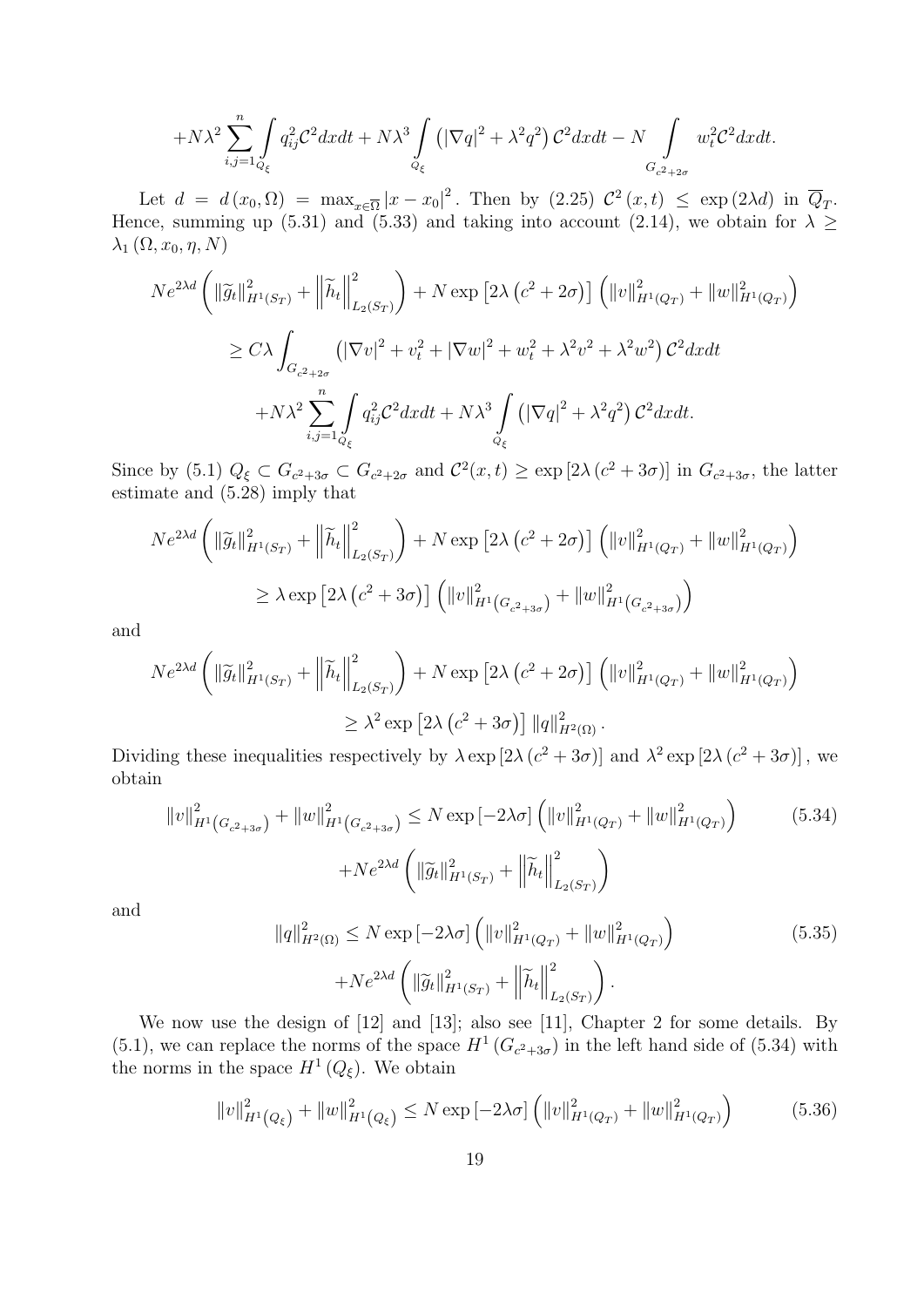$$
+Ne^{2\lambda d}\left(\left\|\widetilde{g}_t\right\|_{H^1(S_T)}^2+\left\|\widetilde{h}_t\right\|_{L_2(S_T)}^2\right).
$$

On the other hand, there exists a number  $t_1 \in (0, \xi)$  such that

$$
||v(\cdot, t_1)||_{H^1(\Omega)}^2 + ||v_t(\cdot, t_1)||_{L_2(\Omega)}^2 + ||w(\cdot, t_1)||_{H^1(\Omega)}^2 + ||w_t(\cdot, t_1)||_{L_2(\Omega)}^2
$$
  

$$
\leq \frac{1}{\xi} \left( ||v||_{H^1(Q_{\xi})}^2 + ||w||_{H^1(Q_{\xi})}^2 \right).
$$

In fact, otherwise we have

$$
||v(\cdot,t)||_{H^1(\Omega)}^2 + ||v_t(\cdot,t)||_{L_2(\Omega)}^2 + ||w(\cdot,t)||_{H^1(\Omega)}^2 + ||w_t(\cdot,t)||_{L_2(\Omega)}^2
$$
  

$$
> \frac{1}{\xi} \left( ||v||_{H^1(Q_{\xi})}^2 + ||w||_{H^1(Q_{\xi})}^2 \right)
$$

for all  $t \in (0,\xi)$ . Here by (1.11) we note that the left hand side of the above inequality is continuous in t. Taking the integrals over  $t \in (0, \xi)$ , we reach a contradiction.

Hence, (5.36) implies that

$$
||v(\cdot, t_1)||_{H^1(\Omega)}^2 + ||v_t(\cdot, t_1)||_{L_2(\Omega)}^2 \le N\xi^{-1} \exp\left[-2\lambda\sigma\right] \left(||v||_{H^1(Q_T)}^2 + ||w||_{H^1(Q_T)}^2\right) \tag{5.37}
$$

$$
+ N\xi^{-1} e^{2\lambda d} \left(||\widetilde{g}_t||_{H^1(S_T)}^2 + ||\widetilde{h}_t||_{L_2(S_T)}^2\right)
$$

and

$$
||w(\cdot, t_1)||_{H^1(\Omega)}^2 + ||w_t(\cdot, t_1)||_{L_2(\Omega)}^2 \le N\xi^{-1} \exp\left[-2\lambda\sigma\right] \left(||v||_{H^1(Q_T)}^2 + ||w||_{H^1(Q_T)}^2\right) \tag{5.38}
$$

$$
+ N\xi^{-1} e^{2\lambda d} \left(||\widetilde{g}_t||_{H^1(S_T)}^2 + ||\widetilde{h}_t||_{L_2(S_T)}^2\right).
$$

Consider now hyperbolic equation (2.15) for the function  $v(x, t)$  in the cylinder  $\Omega \times (t_1, T)$ with the boundary conditions

$$
v \mid_{\partial\Omega\times(t_1,T)} = \widetilde{g}(x,t), \quad \frac{\partial v}{\partial \nu} \mid_{\partial\Omega\times(t_1,T)} = \widetilde{h}(x,t)
$$

and with the initial conditions

$$
v \mid_{t=t_1} = v(x, t_1), \quad v_t \mid_{t=t_1} = v_t(x, t_1).
$$

Then Lemma 2.3 and (5.37) imply that

$$
||v||_{H^{1}(\Omega \times (t_1, T))}^{2} \le N \exp[-2\lambda \sigma] \left( ||v||_{H^{1}(Q_{T})}^{2} + ||w||_{H^{1}(Q_{T})}^{2} \right)
$$
(5.39)  
+
$$
N e^{2\lambda d} \left( ||\widetilde{g}_{t}||_{H^{1}(S_{T})}^{2} + ||\widetilde{h}_{t}||_{L_{2}(S_{T})}^{2} \right).
$$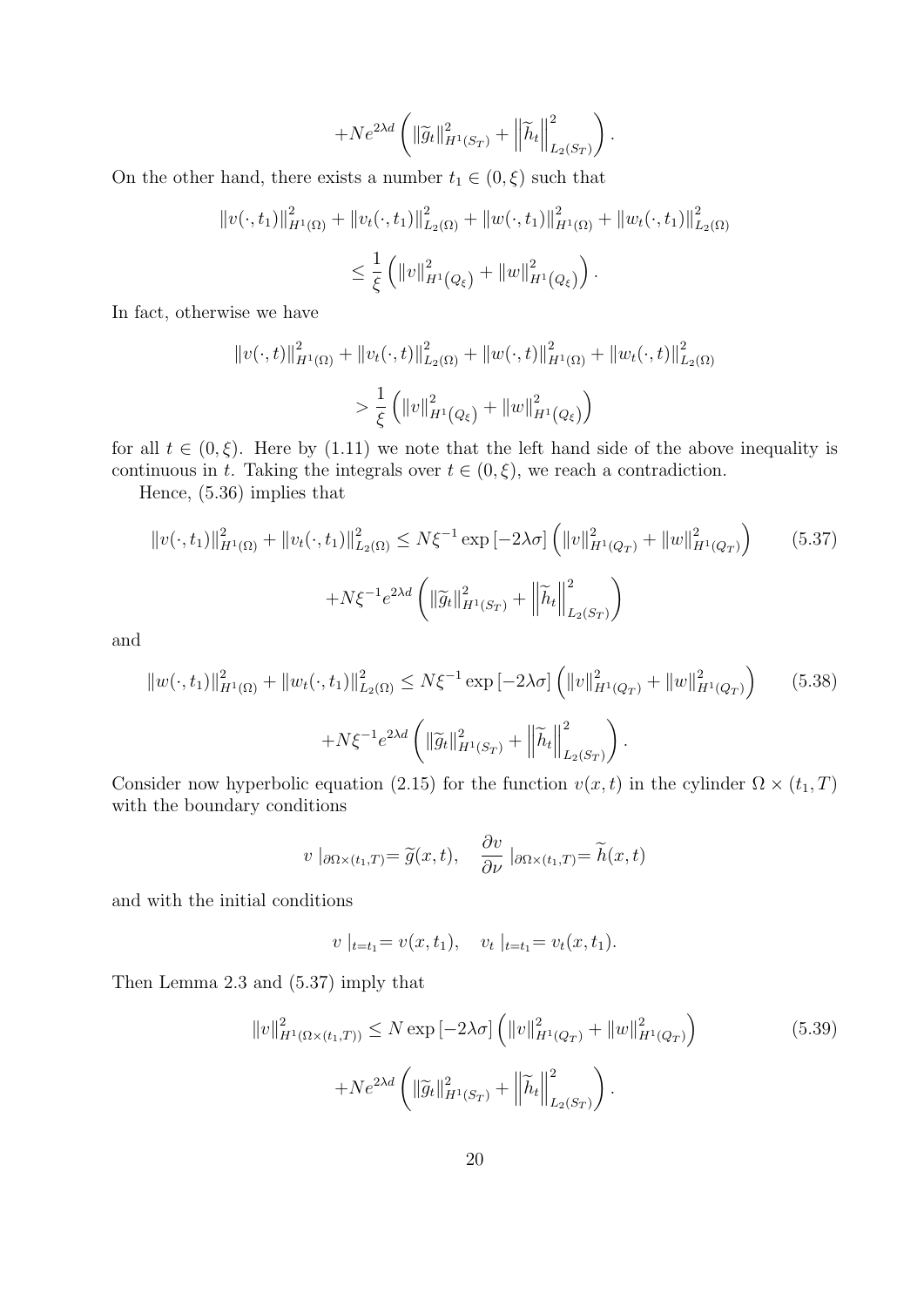Change variables  $(x, t) \Leftrightarrow (x, \tau = t_1 - t)$ . Then we obtain the same hyperbolic equation (2.15), in which  $v(x, \tau) := v(x, t_1 - \tau)$  and t is replaced with  $t_1 - \tau$  in all coefficients. This reflects the fact that the hyperbolic equation can be solved in both the positive and negative directions of time. This new hyperbolic equation is satisfied in the cylinder  $\Omega \times (0, t_1)$  with the boundary conditions

$$
v \mid_{\partial\Omega\times(0,t_1)} = \widetilde{g}(x,t_1-\tau), \quad \frac{\partial v}{\partial\nu} \mid_{\partial\Omega\times(t_1,T)} = \widetilde{h}(x,t_1-\tau)
$$

and with the initial conditions

 $v \mid_{\tau=0} = v(x, t_1), \quad v_{\tau} \mid_{\tau=0} = -v_t(x, t_1).$ 

Therefore using again Lemma 2.3 and (5.37), we obtain

$$
||v||_{H^1(\Omega \times (0,t_1))}^2 \le N \exp \left[-2\lambda \sigma\right] \left(||v||_{H^1(Q_T)}^2 + ||w||_{H^1(Q_T)}^2\right) + N e^{2\lambda d} \left(||\widetilde{g}_t||_{H^1(S_T)}^2 + \left||\widetilde{h}_t||_{L_2(S_T)}^2\right)\right).
$$

Summing up this estimate with (5.39), we obtain

$$
||v||_{H^1(Q_T)}^2 \le N \exp[-2\lambda\sigma] \left( ||v||_{H^1(Q_T)}^2 + ||w||_{H^1(Q_T)}^2 \right)
$$

$$
+ N e^{2\lambda d} \left( ||\widetilde{g}_t||_{H^1(S_T)}^2 + ||\widetilde{h}_t||_{L_2(S_T)}^2 \right).
$$

Similarly

$$
||w||_{H^1(Q_T)}^2 \le N \exp[-2\lambda\sigma] \left( ||v||_{H^1(Q_T)}^2 + ||w||_{H^1(Q_T)}^2 \right)
$$

$$
+ N e^{2\lambda d} \left( ||\widetilde{g}_t||_{H^1(S_T)}^2 + ||\widetilde{h}_t||_{L_2(S_T)}^2 \right).
$$

Summing up two latter estimates, we obtain

$$
\{1 - N \exp[-2\lambda\sigma]\} \left( \|v\|_{H^1(Q_T)}^2 + \|w\|_{H^1(Q_T)}^2 \right)
$$
\n
$$
\leq Ne^{2\lambda d} \left( \|\tilde{g}_t\|_{H^1(S_T)}^2 + \left\|\tilde{h}_t\right\|_{L_2(S_T)}^2 \right).
$$
\n(5.40)

Recall that  $N = N(a, \mu(x_0), f, M, M_1, \Omega, x_0, T)$  denotes different positive constants depending on  $a, \mu(x_0), f, M, M_1, \Omega, x_0, T$  and  $\sigma, \eta, C$ . Choose a sufficiently large  $\lambda_1 = \lambda_1 (\Omega, x_0, \eta, N)$ such that

$$
1 - N \exp[-2\lambda_1 \sigma] \ge \frac{1}{2}.
$$

Hence, (5.40) implies that

$$
\left[ \left\| v \right\|_{H^1(Q_T)}^2 + \left\| w \right\|_{H^1(Q_T)}^2 \right] \leq N e^{2\lambda_1 d} \left( \left\| \tilde{g}_t \right\|_{H^1(S_T)}^2 + \left\| \tilde{h}_t \right\|_{L_2(S_T)}^2 \right). \tag{5.41}
$$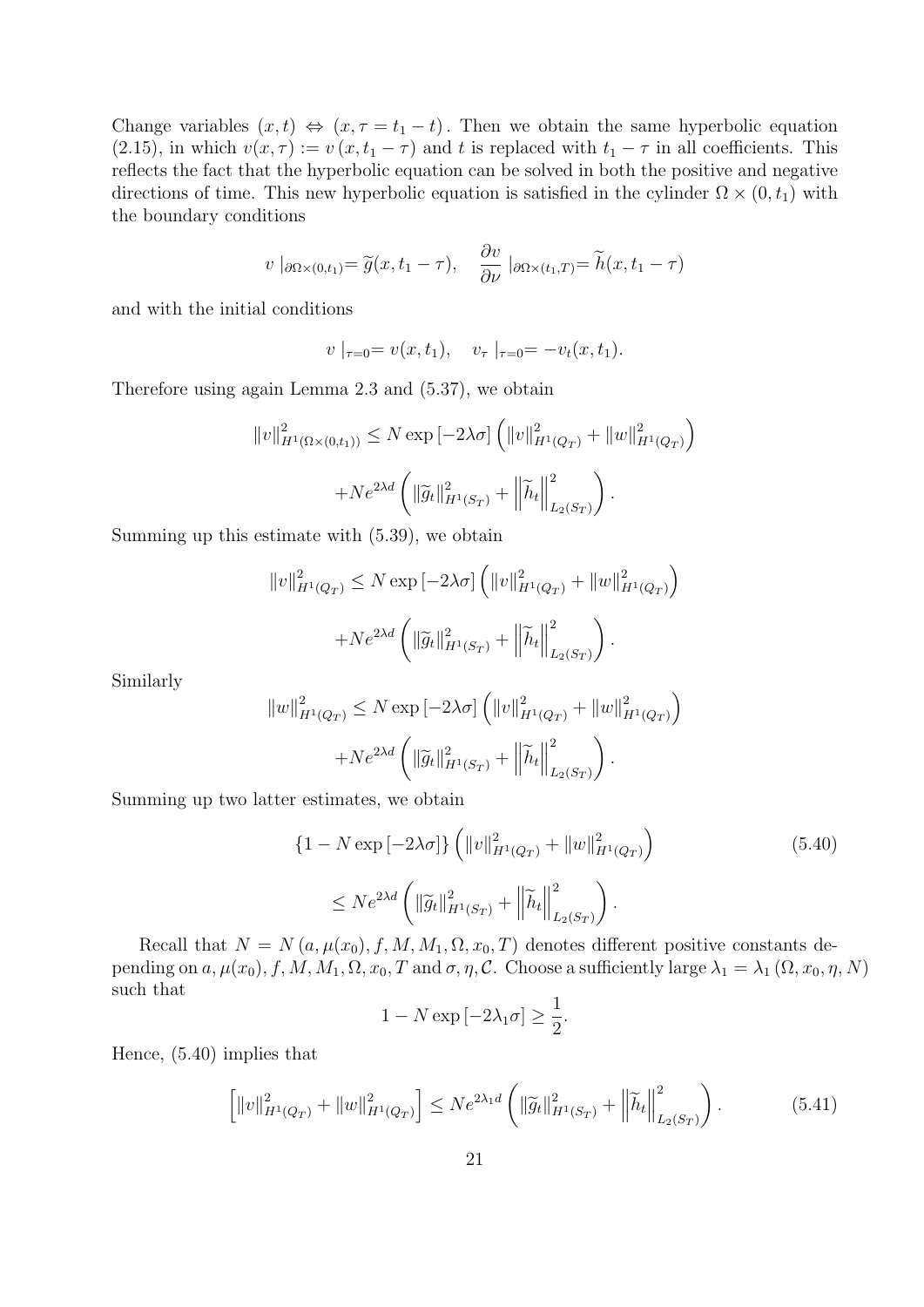Estimates  $(5.41)$  and  $(5.35)$  lead to

$$
||q||_{H^{2}(\Omega)}^{2} \leq Ne^{2\lambda_{1}d} \left( ||\widetilde{g}_{t}||_{H^{1}(S_{T})}^{2} + ||\widetilde{h}_{t}||_{L_{2}(S_{T})}^{2} \right),
$$

which completes the proof.  $\square$ 

#### Acknowledgment

The work of M.V. Klibanov was supported in part by a grant provided by the University of North Carolina at Charlotte. The work of M. Yamamoto was supported in part by Grants 15340027 and 15654015 from the Japan Society for the Promotion of Sciences.

#### References

1. A.N. Tikhonov and A.A.Samarskii, Parital Differential Equations of Mathematical Physics, Dover Publications, New York, 1963.

2. O.A. Ladyzhenskaya, The Boundary Value Problems of Mathematical Physics, Springer-Verlag, Berlin, 1985.

3. A.N. Tikhonov and V.Ya. Arsenin, Solutions of Ill-Posed Problems, Winston & Sons, Washington, D.C., 1977.

4. A.L. Bukhgeim and M.V. Klibanov, Uniqueness in the large of a class of multidimensional inverse problems, Soviet Mathematics Doklady, 17, 244-247, 1981.

5. A.L. Bukhgeim, Carleman estimates for Volterra operators and uniqueness of inverse problems. In: Non-Classical Problems of Mathematical Physics, edited by M.M. Lavrent'ev. Computing Center of The Siberian Branch of the USSR Academy of Science, 55-64, 1981 (in Russian).

6. M.V. Klibanov, Uniqueness of solutions in the 'large' of some multidimensional inverse problems, In: Non-Classical Problems of Mathematical Physics, edited by M.M. Lavrent'ev. Computing Center of The Siberian Branch of the USSR Academy of Science, 101-114, 1981 (in Russian). Also, available in the pdf format at

http://www.math.uncc.edu/people/research/mklibanv.php3

7. A.L. Bukhgeim, Introduction to the Theory of Inverse Problems, VSP, Utrecht, The Netherlands, 2000.

8. M.V. Klibanov, Inverse problems in the 'large' and Carleman bounds, Differential Equations, 20, 755-760, 1984.

9. M.V. Klibanov, Inverse problems and Carleman estimates, Inverse Problems, 8, 575- 596, 1992.

10. M.V. Klibanov and A. Timonov, Global uniqueness of a non-overdetermined inverse conductivity problem in unbounded domains, Preprint No 2004-01 of The Department of Mathematics of The University of North Carolina at Charlotte. Available in the pdf format at http://www.math.uncc.edu/people/research/mklibanv.php3 and at http://www.math.uncc.edu/prepri

11. M.V. Klibanov and A. Timonov, Carleman Estimates for Coefficient Inverse Problems and Numerical Applications, VSP, Utrecht, The Netherlands, 2004.

12. M.V. Klibanov and J. Malinsky, Newton-Kantorovich method for 3-dimensional potential inverse scattering problem and stability of the hyperbolic Cauchy problem with time dependent data, Inverse Problems, 7, 577-595, 1991.